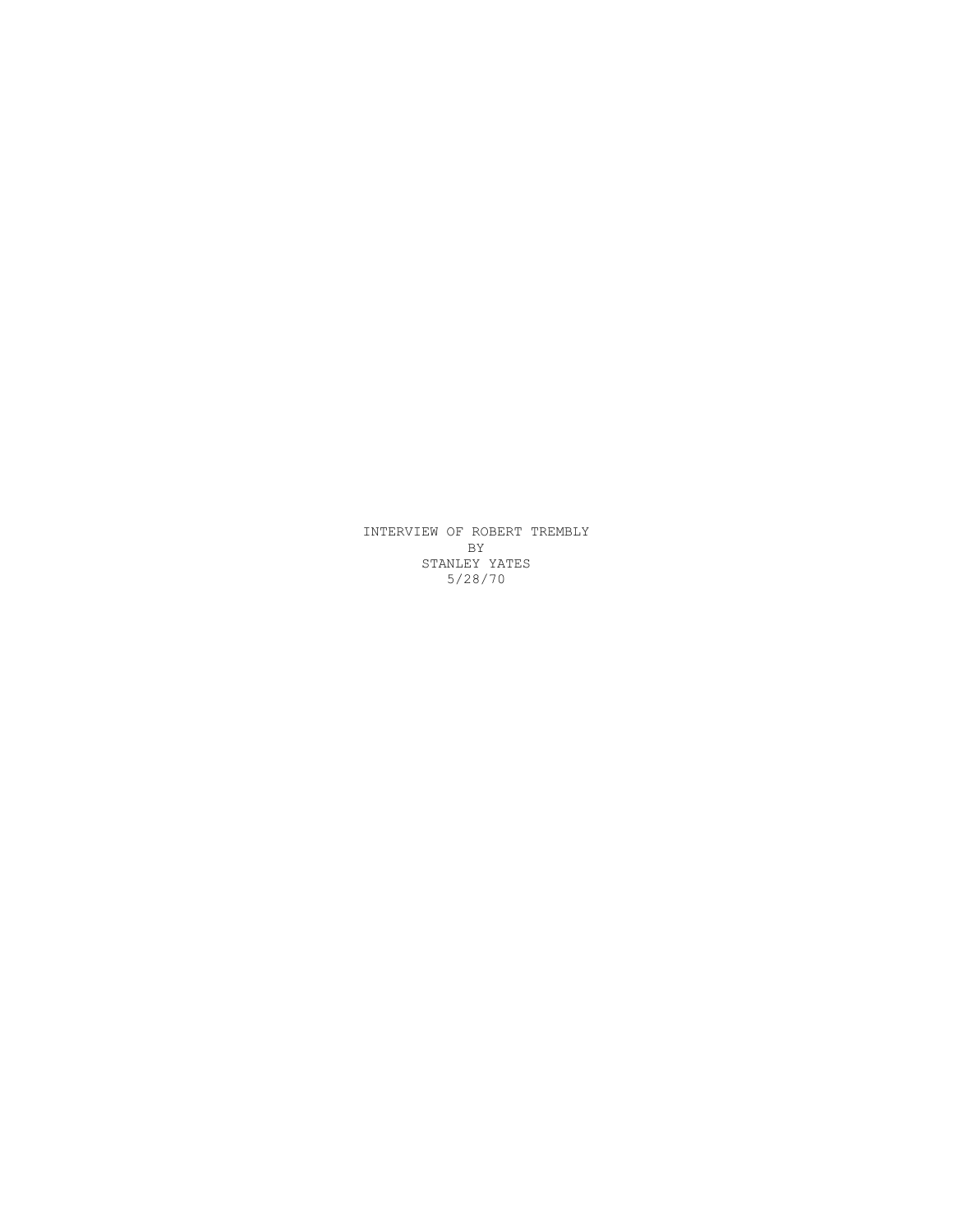I'm Bob Trembly. First of all I'd like to talk about Nixon's announced invasion of Cambodia with troops. I watched this on T.V. The first time I can really remember, I felt like throwing eggs or something at the image of our president there obviously announcing an escalation of the war and expecting people to believe and follow him. I felt very, at first sad and then angry that he was doing this. I told some of my friends that we really must do something here. I didn't realize at that time how much this feeling was in common with other people on other campuses. I remember that we organized a rally which was to be happening that Saturday.

Interviewer: When you say "we" who are you referring to?

 Trembly: Okay, Clyde Brown had always been involved in the standard type of street marches and I can't really recall at this time where the suggestion came from. Probably several sources. One such was certainly ours and we were a little worried that on the short notice we might have trouble with the police as far as getting a clearance but they, were cooperative. The previous marches had originated at the university but this march we deliberately planned to originate at the Band Shell so that, because we felt that this was an Ames community expression of outrage against the invasion. We tried as much as possible to advertise it in the community. I'm speaking now of the organizers. As far as I can recall at this time it was basically Clyde Brown's. Richard Bender helped get the emergency generator which we used. We had some discussion among ourselves whether we should stop the rally in the middle of town. There's so many rallies that went through downtown. Well, there's not so many but there is two and I have a little bit of difficulty dividing up. But as I recall we planned at first of stopping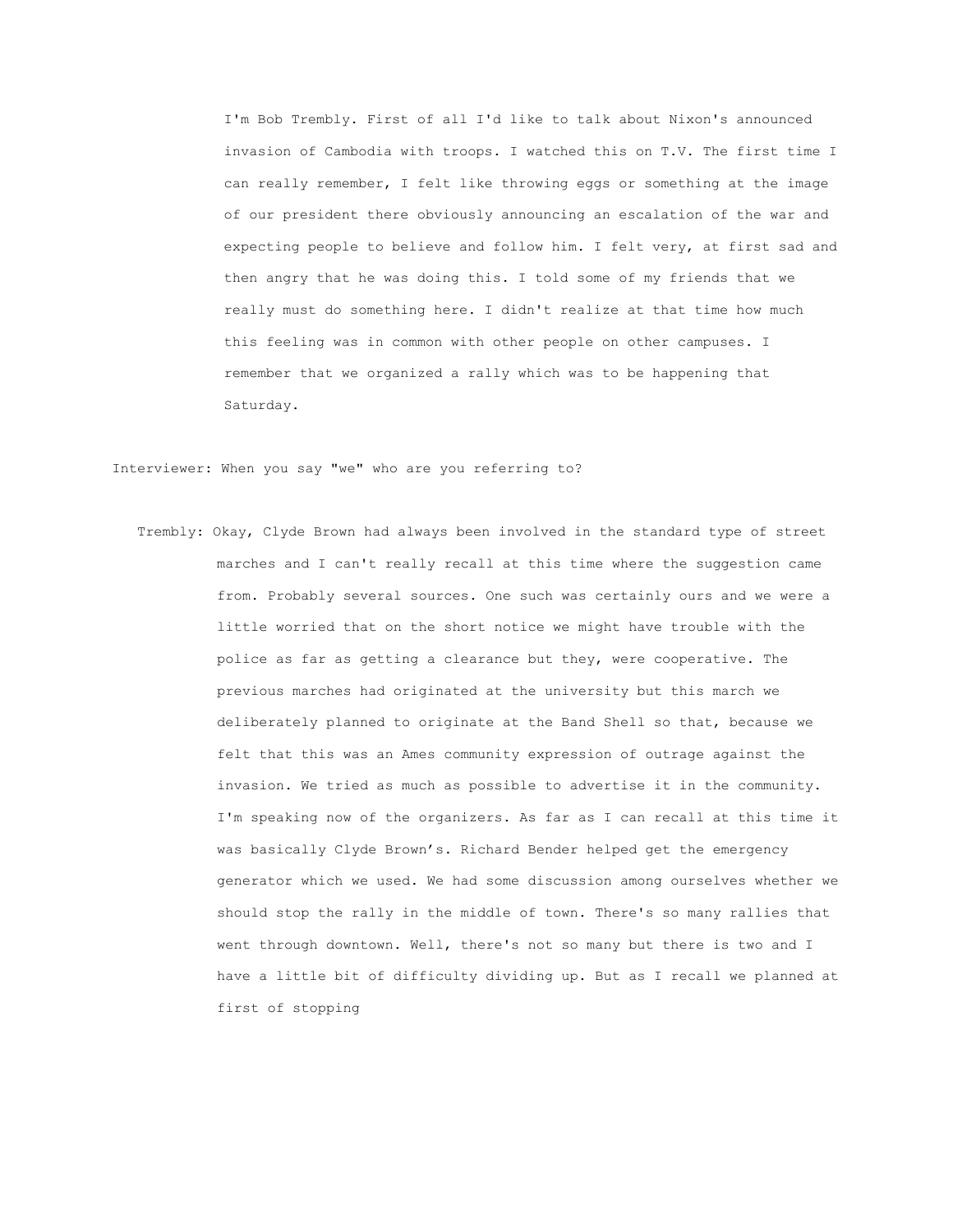at the intersection and having our speakers at the intersection of Main Street and the street that runs in front of Bity Hall. We did stop there for a moment but we had the sound system set up in front of the raft hoard. We didn't think that we had enough people to have a successful sit-in at the intersection there so we did sit there momentarily. It was a nice day and several of us walked along the sidewalk there asking and encouraging Ames residents to join us. It was a rally that had a rather good degree of interrelation among the people in the group. Everyone was aware of the other's concern. We noticed, or at least I noticed that there was a more positive response from the townspeople. We also had a petition there that we were sending to Jack Miller because he had said that he was backing the president. So we were circulating this. We got many people among the old and the middle class, the middle aged people to sign this and noticed a definite change in the feelings of the Ames residents. At that rally we had an open mike.

Interviewer: Was that at the draft board?

 Trembly: Yes, at the draft board. We stopped there. We noted that the moratorium tulips were now blooming but we were still in the war. So we had an open mike there so as many people could speak that really wanted to. I called for people that felt that they could not participate in the draft to turn in their draft cards. We got, as I recall, three draft cards turned in at that time. Several people spoke and we decided. . .

Interviewer: Did you speak a t the rally?

Trembly: Yes

Interviewer: Do you remember what you said?

 Trembly: That we were all there as Ames residents, as American citizens, rather than students or townspeople, although there were mainly just students there. We had all marched, many of us had marched many times before,

-2-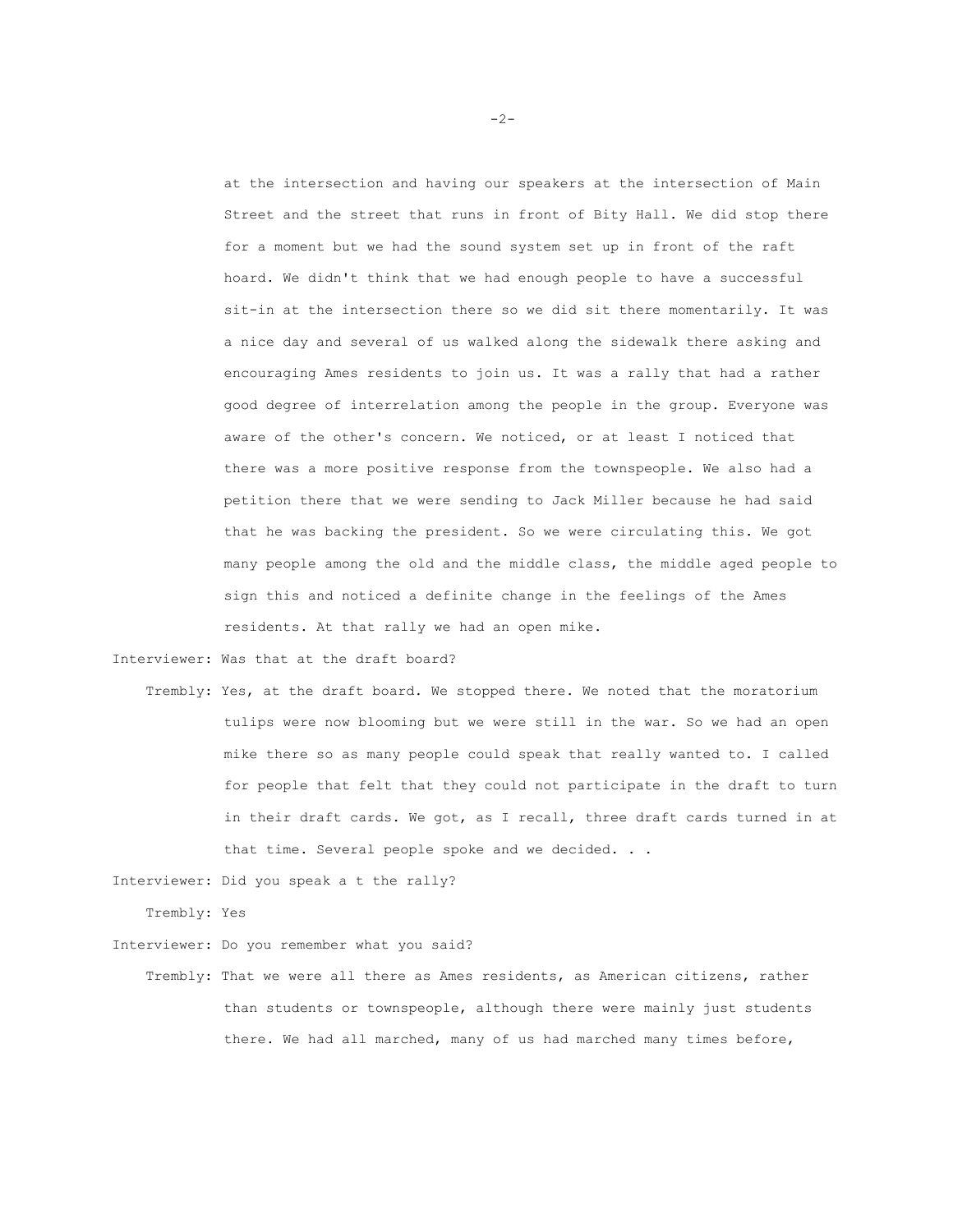and there was a general feeling that this wasn't enough. This was a march but this was just a start. It was time for more than simply just marching in the streets. I don't recall as anything definite happened then although we did plan, among some of use to do some things at the draft board in the future. I don't think there were any specific plans at that time. On Monday, I heard that Clyde Brown had said something about going down to the draft board and so I said okay. He didn't say very much about it. He just said he was going down. He went down, one person and then later somebody came back and said that Clyde was about to be busted. So we said well we better go down and see what's going to happen. We went down and by that time Clyde had had an encounter with the police. I don't know the exact details but he had moved from sitting on the lawn in front of the office building, Mr. Pyle's office building to the other side of the sidewalk because that was public property. He'd also made some crosses and put them in the ground there. I went down, if I have the right incident, and he'd moved from inside on the property to the outside saying that this really wasn't the time to make an issue out of it, that he'd just be arrested for trespassing. I disagreed with him and said I'll sit on the other side if you want to do it. But I won't do it on the other side because it's you're thing. So he and Barb Yates were sitting there and I said okay. I couldn't see any point in staying there any longer so I came back to campus. I was over in the Daily office working on some picture project and somebody called in and said the police were there again and asked if they would send a reporter. So they gave me a camera and said go down. So I went down again and this time Clyde was still on the outside of the sidewalk and the police had been there again. He thought that they were going to be back any time and so I, acting as a reporter, well

— 3— население в село в село в село в село в село в село в село в село в село в село в село в село в село в се<br>Село в село в село в село в село в село в село в село в село в село в село в село в село в село в село в село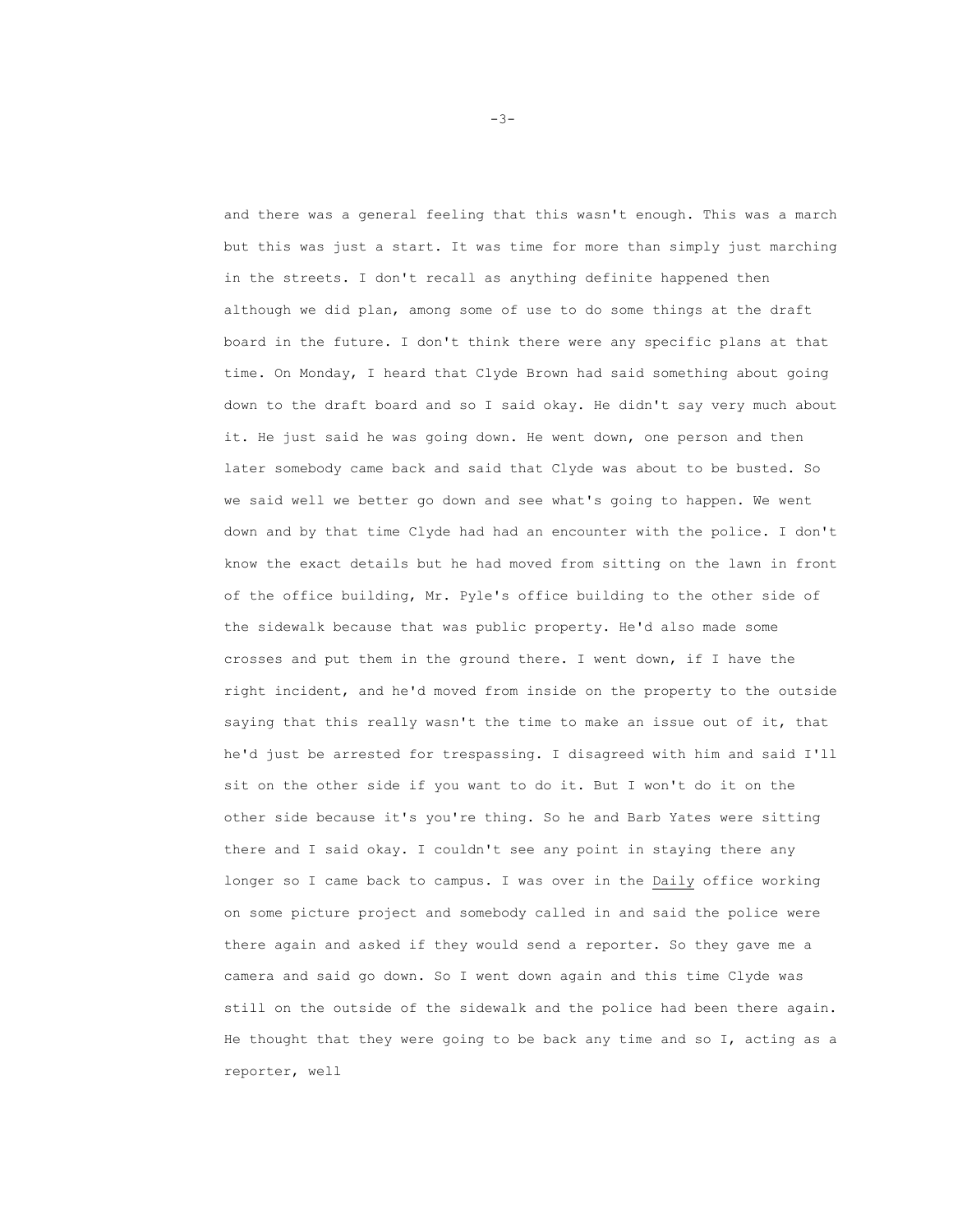I really was, went in and talked to the lady in the accounting office upstairs and asked her to make some statements. She was very noncooperative. I asked her name and she wouldn't tell me. I asked her if she was in charge of the office there and she said maybe. I said, "would you prefer to be quoted like this or would you prefer to give your side of the story. She said how much longer are we going to have to put up with this. They're defacing our property. She was very militantly upset. I asked her if she'd called the police and she wouldn't say. She asked me if I was from the Daily and I said yes. She asked me if I had press credentials and I said no,, they hadn't given me anything like that. The girl there at the switch board at the desk asked me why I was taking notes in a check book and I said it was the only thing I had with me at the time. So I took some pictures of them and waited around until actually they had left. Clyde and Barb had gone home. I stayed there. I was reading a book, it was a nice day. I was thinking that maybe I might get a picture of somebody removing the crosses but no one came out. I sat on the other side of the sidewalk for another twenty minutes., actually on the other side of the street until I didn't think that there was anyone that was going to come out and then I left. That's the end of Monday.

Interviewer: About what time was that?

 Trembly: I left there about four o'clock. On Tuesday someone early in the morning had seen the navy cadets on campus drilling and had said that we should do something. I remembered from winter quarter that every Wednesday at one o'clock the army ROTC people had a drill. I was confusing Tuesday with Wednesday and said that we should go over to the drill field. Interviewer: What was the purpose of going over there?

**-4-**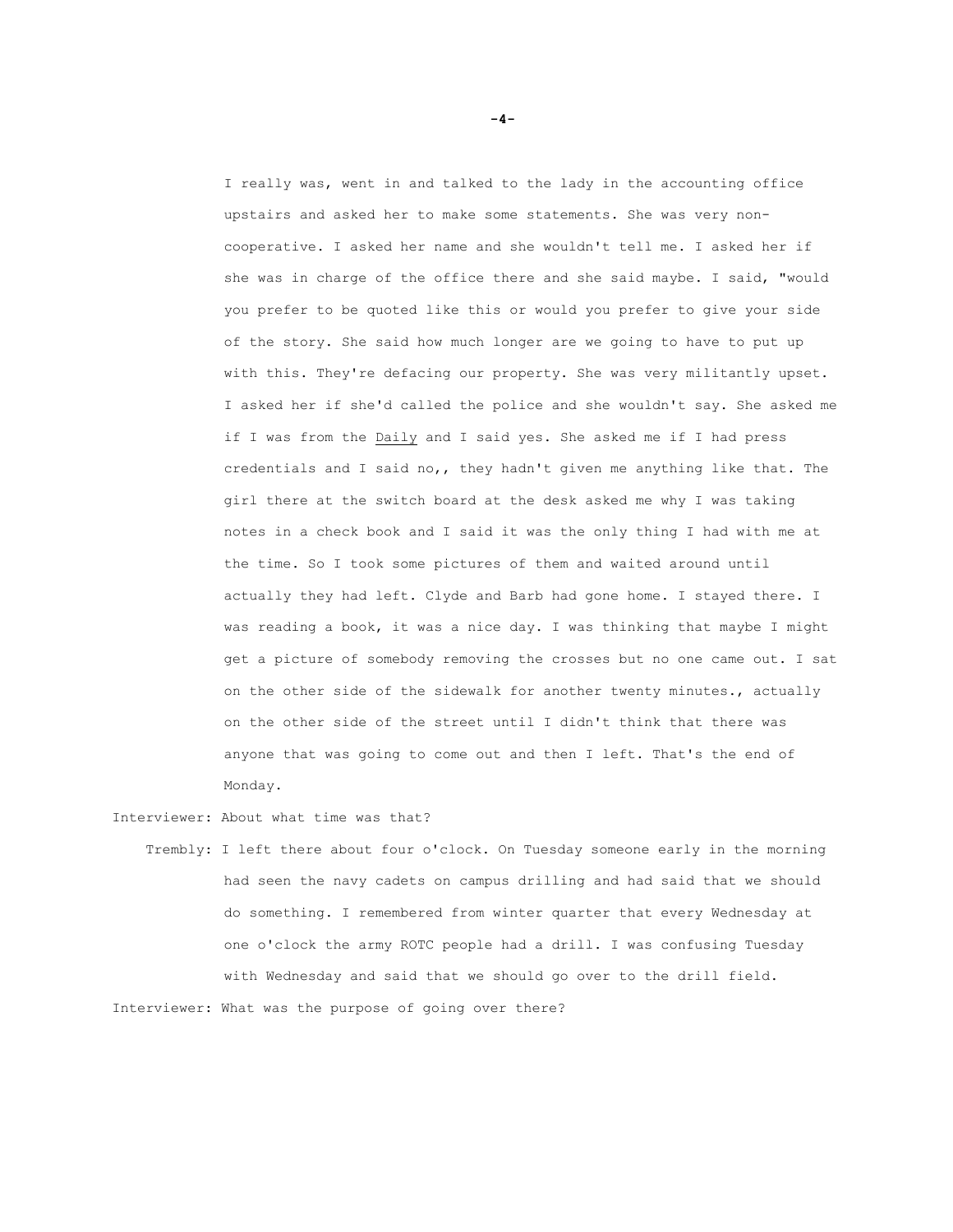Trembly: The purpose of going over there was to either have a sit-ins it really depended on how many people you can get together. If there wasn't going to be very many people we were simply going to march behind them or try to talk to them. Things of this nature. If there were several people we were planning to have a sit-in. All of us had the feeling that we were past the simply just signing petitions and marching down the street. We simply had to in some way let people know we were more concerned than that. So we went over. I don't know how many people there were. Maybe about forty to the drill field.

Interviewer: This is to the army drill field?

 Trembly: Yes, we went over about twelve-thirty to the army drill field north of Beyer Hall. There was no one there. We said they must have changed it and must be marching in the Armory. We had a couple of people who we had put in the Armory and we noticed that they were locking the doors in the Armory. We decided that we'd have to have some people in there so that we could get in or they'd have us locked out. We had a sit-in on the steps of the Naval Science Building. We had a banner or something. We had gone over to the field and there wasn't anyone there so we had gone over to the Armory. We got in without any problem really because there were people inside to unlock the doors for us. The police were around but nothing very serious. We went in there and it was really very dismal in there and there were only maybe at that time about twenty of us. We went in there and sat down in the middle of the concrete floor. All the time I had wanted to use these .rallies as points of organization so that we could not just have a rally but so we could make committees to do our things. We decided that we'd use the Armory to make signs.

Interviewer: What were the signs going to be for?

Trembly: The signs, as I recall, were to use walking around campus. I think by

 $-5-$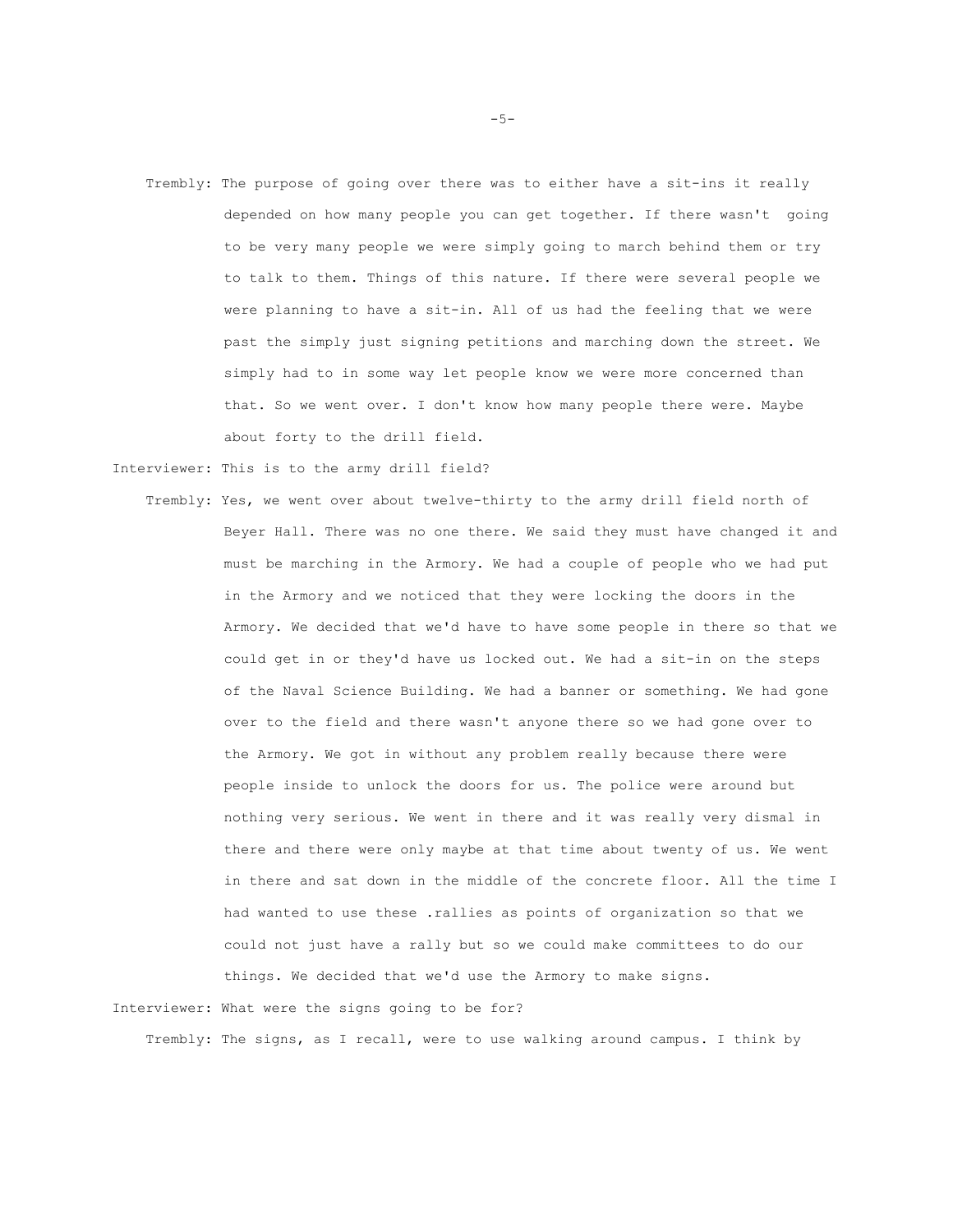that time we may have heard that some other campuses had called for strikes and we were hoping that it would be that here. We were going to make signs saying that we were opposed to the war and carry them around on campus.

- Interviewer: Did you attempt to talk to any of the cadets there or the officers? Trembly: I remember they turned up the music. We thought at first that we had cancelled the drill but then later we realized that there wasn't any drill because this was Tuesday and there wasn't suppose to b e any drill. We were looking for people to talk to. We talked to a few cadets that just happened to be around. I went into one Air Force class and asked the instructor there if learning to march, they were talking about marching that day, was relevant when they were killing students. If the class shouldn't be more relevant to the national crisis. He told me that I was disrupting his class and refused to change the subject. I finally just walked out. I didn't really want to make an issue on that point. He didn't seem cooperative. So I walked out. We did things like talking to each other. We had a record player there. We stayed there, I was there in the evening. We were there trying to put some leaflets together that we could give to people. We were trying to make these posters and then we heard that the GSB, since it was Tuesday, they were going to have their regular meeting. It just happened very conveniently that this was their regular meeting. We thought we'd help press for a strike, if they'd call for a strike at that meeting. They had their meeting in the Great Hall. Interviewer: Did you attend that?
	- Trembly: Yes. All afternoon I'd been helping Jerry Parkin and somebody else draw up some kind of a statement of intent so that they could present this to the GSB. That evening we went there and the only resistance to the call for a strike was that some students weren't really sure

**-6-**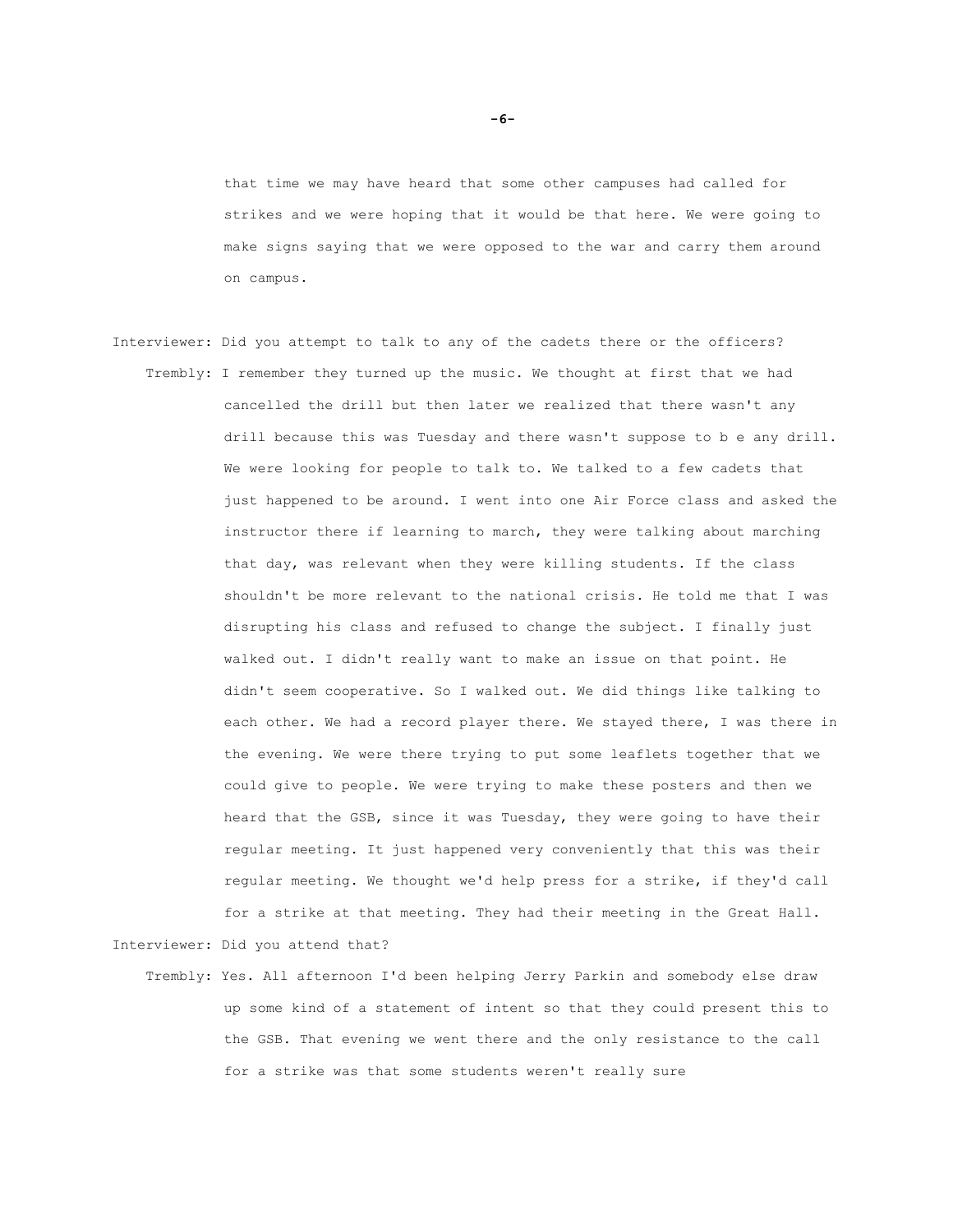what it meant. What students would do. They thought that students, instead of leaving on Thursday noon, as they normally did for VEISHEA, would leave on Wednesday noon when the strike was to begin. So at the meeting we talked about that and we were also surprised at how the crowd, there were probably a hundred to a hundred fifty people, was very much in favor of the strike.

Interviewer: Did anybody speak in opposition to it from the crowd?

 Trembly: I don't remember anyone from the crowd speaking in opposition. There were one or two senators who felt it was a political issue and GSB shouldn't have anything to do with it or that the students might use it just to get out of classes early. The strike vote-gas a lot more in favor of the strike than we'd actually thought at first. It won rather easily and we were elated by this and thought it was really hard to believe because we'd never known the GSB senators to call for a strike before. It was really very unusual. The atmosphere was very electric. We went back to the Armory that evening after the GSB meeting to make posters calling for a strike. I went home that night. Loras Freiberger, my roommate, stayed in the Armory, slept there. I knew that whatever happened was going to be an ongoing thing so I went home to get some sleep. The next morning I came to campus probably around nine o'clock or nine-thirty and was surprised to find everything quiet and relatively dead. I thought that the students who made... I went over to the Armory first of all at about that time and there was no one there. There had been the night before about twenty people who had stayed over night I thought to make signs and were going to carry them around to different buildings the next morning. They weren't there and there wasn't anyone there except the janitors. I couldn't figure out what had happened so I walked back over towards the Union. On central

 $-7-$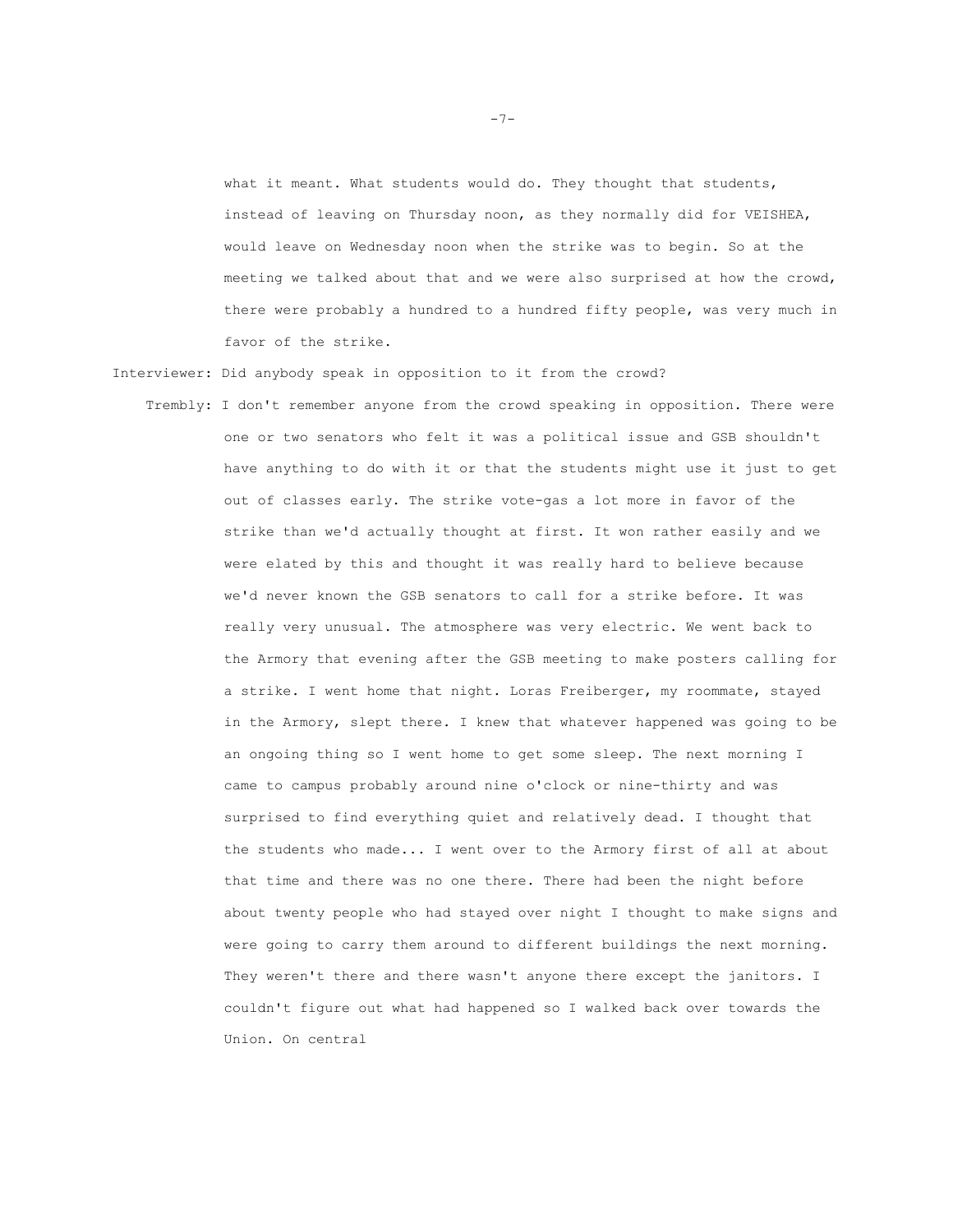Campus not far from the flag pole I saw some of the people who were still in their sleeping bags and blankets and very much hung over from being up all night in the Armory. I asked where the signs were and they said somebody had ripped them off. They didn't know where they were. I began t o really be nervous because it didn't appear that the campus was aware at all. Other than what they had read in the Daily, that there was going to be a strike at twelve. So I got some other people and we started to make a few signs. As far as the event that was going to happen at twelve, we decided that this would be a memorial service for the Kent students. We didn't know them personally but we felt a kinship because they were students and had died because of the National Guard being on their campus. They had also died because there was a general protest against the Vietnam war. We asked Sue Osborn to sing. We thought we should have some clergy people there t o give some kind of a. .

Interviewer: When you say "we" are you referring to anybody in particular?

 Trembly: That changes periodically but throughout most of this period I was working very closely with Jerry Schnoor and Jerry Parking, Clyde Brown and maybe one or two other people. Then there were a lot of people kind of in and out. We felt that we wanted to have, after the memorial service, kind of a semi-teach-in although we didn't want to call it that. We wanted different aspects of the crisis presented to the audience. After the minister spoke and Sue sang. . . The flag which we had had some discussion with President Parks about it, we had wanted the flag lowered at half mast during the service and left there. Jerry Schnoor talked to him about that and he said he couldn't do that because it was a state university and he could only do that on the Governor's command. The flag hadn't been raised at all that morning.

 $-8-$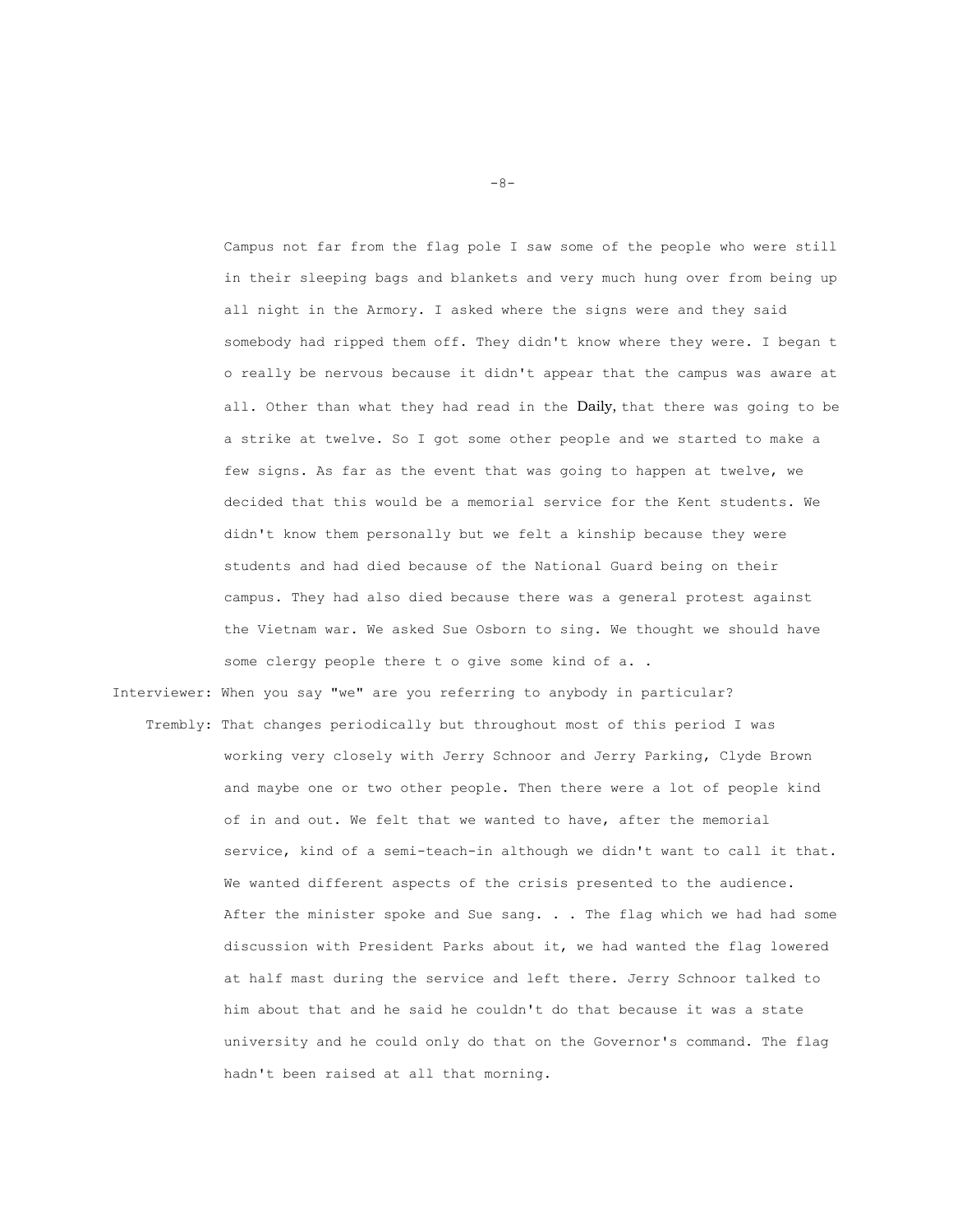we'd hoped that it would be raised at twelve and then lowered to half mast. There were some incidents around the flag pole that I wasn't involved in. Then we remembered, I remembered in particular, that this was Wednesday and this was the scheduled day of the ROTC drill although I couldn't believe that they would be crazy enough to go ahead and try to have it. It just didn't seem that they would be that foolish. I had some people go over and watch. I knew that the drill would be either in the Armory or on the drill field and since it was a rather nice day and if they weren't at all concerned about what was going on then it would be on the drill field. I had some people going over there and I had R.C. Wittenbaugh, my roommate, I gave him my bicycle and said as soon a s you are sure they are going to line up over there at one o'clock, come over and tell us. Be sure to come over and tell us. The memorial service lasted about a half hour. It was rather dull, but proper and fitting. The speakers began. I think Edward Allen spoke first. No, I don't know who spoke first. He was the second one but he gave a written speech which was very esoteric and the students were getting extremely restless. This wasn't our kind of rally. It in some ways had been subverted by faculty people and they were saying the same old things we'd always heard. About the time Mr. Allen got finished, R.C. came back and said that they were meeting. There were three or four students up front who had a red flag and they were convinced that they were going over to the drill field no matter what. I think it was just the flip of a coin whether Clyde said we should go over to the drill field or I did. I happened to be up front. I thought at first maybe Clyde would be the one who would announce it because he didn't look as radical as I did and maybe he would have more credibility. Richard Bender gave me a message which was from Chalmer

**-9-**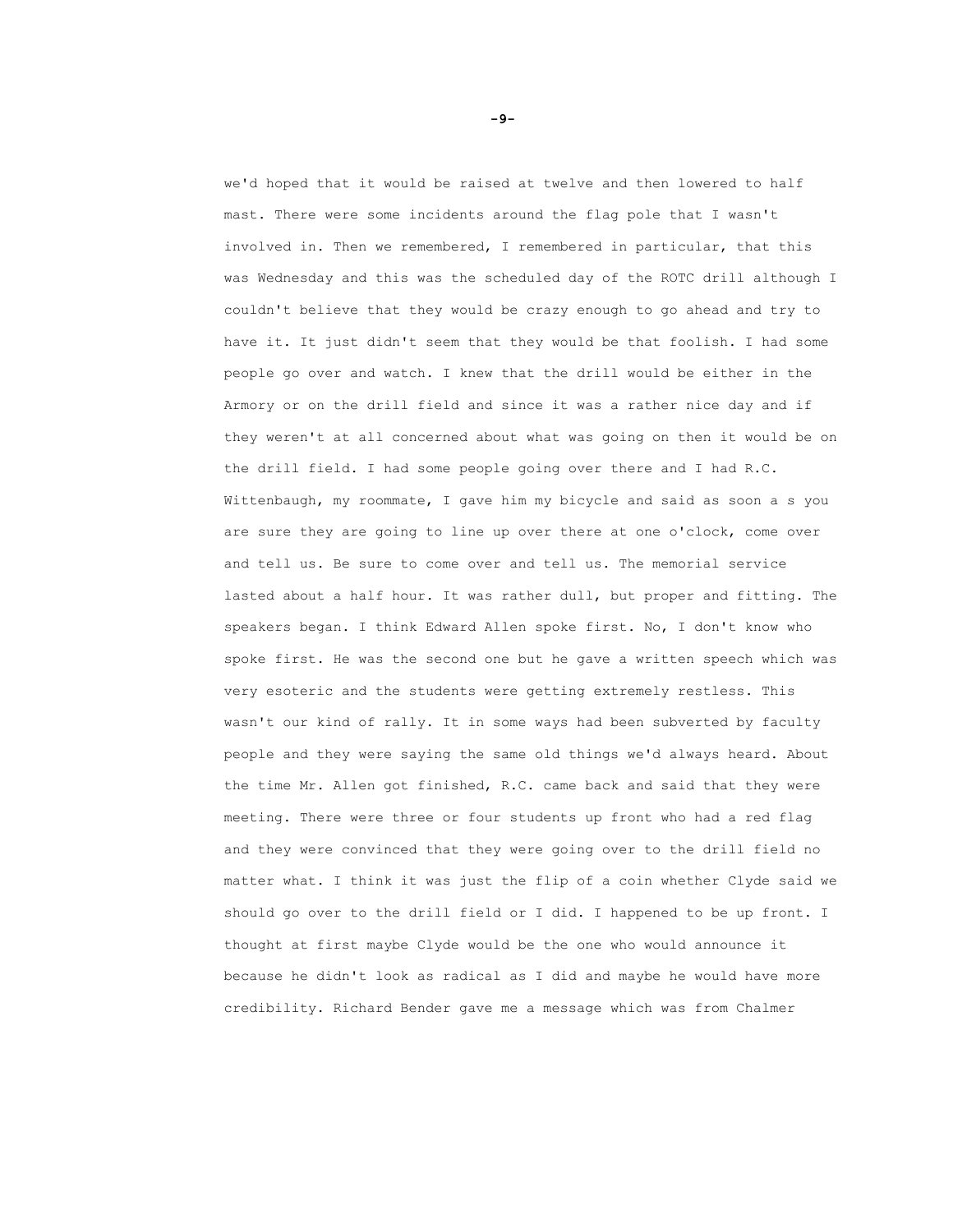Roy, the Dean of Sciences and Humanities, saying to the department that they would continue classes as usual until they were scheduled to be out on Thursday for VEISHEA. This was a real insult and I read this memo to the audience. There was silence. I said "This is what our university feels, apparently, about what we're doing here?" I said. Right now there are people five hundred yards away from us that are drilling in preparation for war. Here we are saying peace now. We are all saying that this is enough. We've had enough promises from administrators and from the president and we are going to do more than just march peacefully and sign petitions. Yet there is a drill going on over on the drill field and what are we going to do about it . There was this absolute silence. I don't know really what I said but I feel it was something to the effect that we really ought to go over there and talk to those people. Right at that point the people who were going over there anyway who were upfront, got up with their red flag and started in that direction. Everybody else there just sort of gradually got up and were making intents of going over there.

- Interviewer: What were you going to do over there? Did you feel that the crowd knew or did you know what you were going to do?
	- Trembly: Nobody knew. I had never seen a crowd like that just sort of rise out of the program and just leave. There were four or five more speakers who were going to speak including Mayor Smith and anyway they were just sort of standing. I was watching this all. I don't know what they *thought. I*  certainly wasn't asking. I came down from the Curtiss steps and I had a portable megaphone and Clyde had one also. Our intent at thta point was to make sure that the people leading the march over there didn't walk too fast. We were hoping that the ROTC boys would be over there by the time we got there because we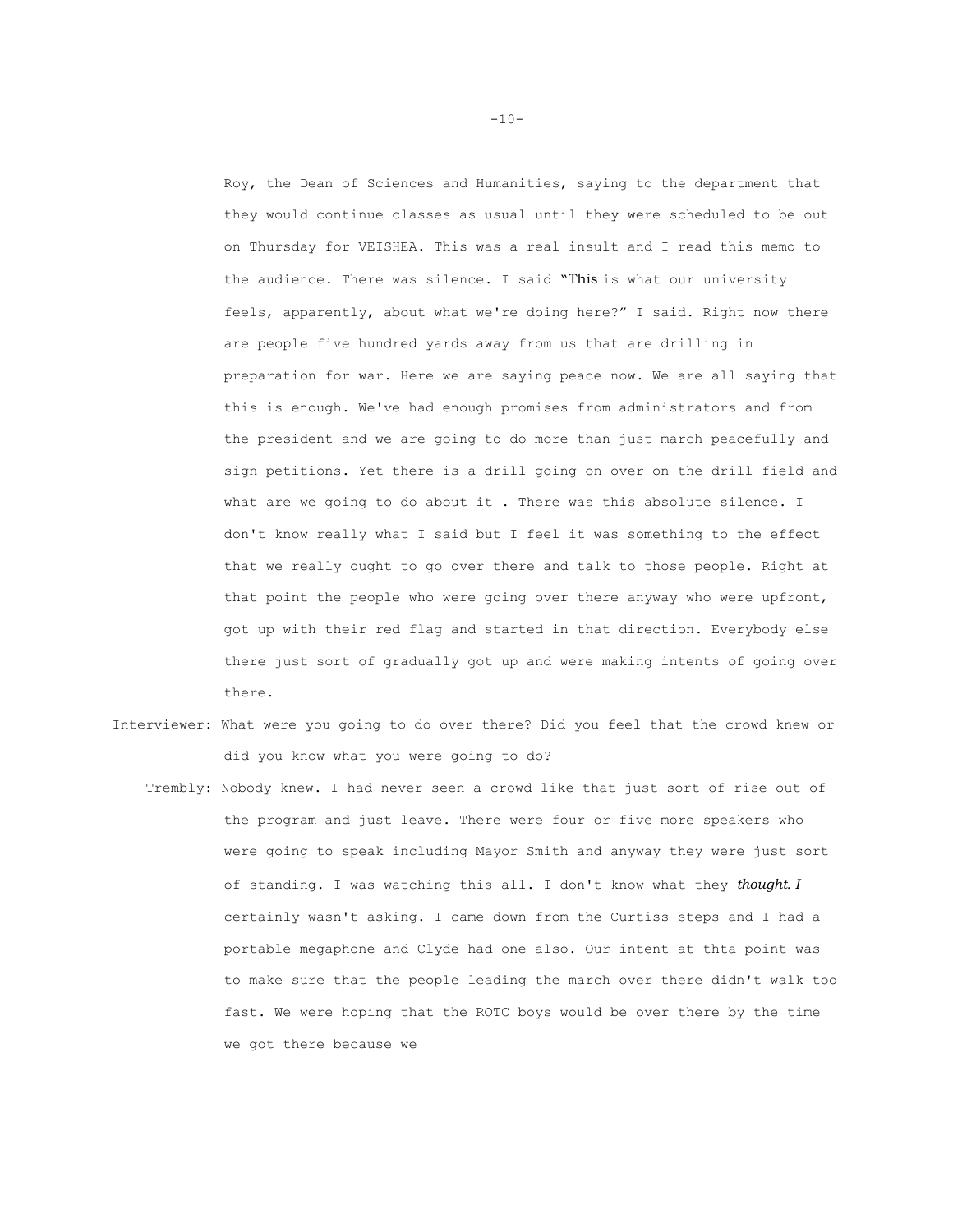wanted some type of confrontation, whether it was going to be a sit-in or whether it was going to b e just talking to them or what. I was rather certain that by the time we got over there and the number of people we had that we weren't going to permit the ROTC boys to drill. We were simply going to sit-in. I was hoping that the ROTC boys would sit down and talk with us.

- Interviewer: By the time you got there, had most of the crowd arrived?
	- Trembly: By the time I got there, only a very few had gotten there. I was one of the first ones there. I was not the first one but one of the early ones. I could see the people up front with their red flag. It must have been a fearsome sight for the ROTC boys. We got over there and I kept telling everyone to surround the ROTC unit and sit down because we were hoping then they would also sit down and talk with us. We knew that they weren't going to have drill. After several minutes we were shouting, "Peace now, and" W 'e won't go" and " We want Nixon's war and other things of this nature and asking them to sit down and talk with us. I didn't see any abuse of any cadets in a physical way. There may have been verbal abuse but there was no physical abuse that I saw. In fact, I remember one incident that was rather funny. I Wanted people to surround the units and sit down so that the ROTC boys would be unable to leave. I thought that they would probably be wanting to leave and we would try to prevent that so they would talk: with us. So they began to leave and filter through the people who had come over there. At one point I grabbed, I was sitting on the ground and one ROTC boy was walking past me and I grabbed his leg with my hands. I didn't know who it was but he put his hand on my head and said, "Let go Bob." And I looked up and it was Jack Duffy, a graduate student in psychology that I had had a lot of fun with on different things. He's a long way from being standard military mentality. Anyway, I laughed at him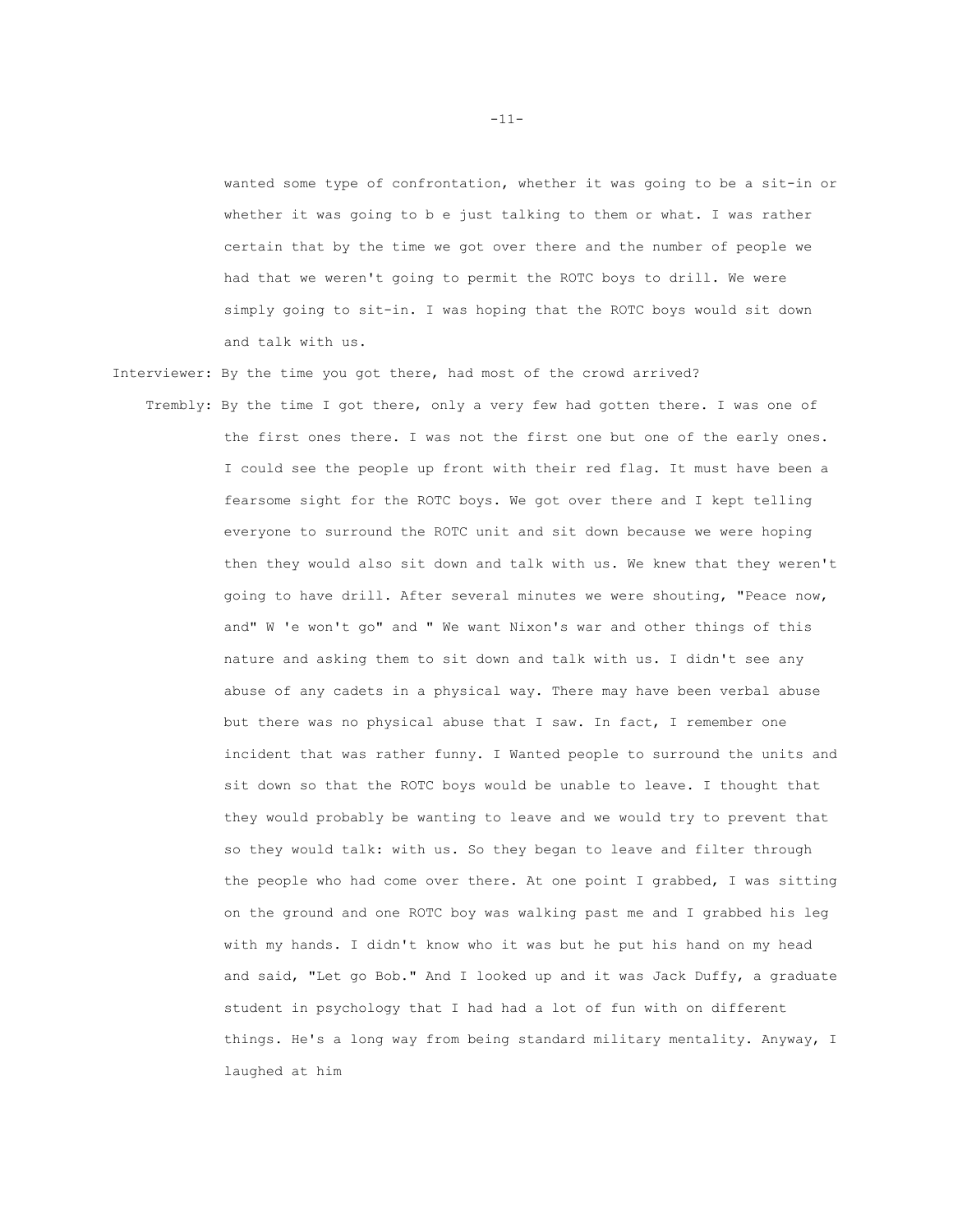and said, "Okay." All of the ROTC boys began to go over towards the gym. I had the portable bull horn and said to the people, "Lets go over to the Armory also. If they're going over there, let's go over there too. " Most of the crowd that was at the disruption of the ROTC drill went over to the Armory. When we got into the Armory, even at that point, there must have been four hundred people. There may have been eight hundred, I'm not sure. But certainly there were that number out on the ROTC drill field. So we went over to the Armory. It was again a nice day and people really had a lot of energy built up. Once we got into the Armory, I wanted to use this, again for a time of organization of teams to go out and talk to the different college deans to tell them that we wanted them to endorse this strike and that we wanted signs to be made for the next day, Thursday, we wanted to plan for the VEISHEA parade and what we would do at the VEISHEA parade and the rest of the events of Veishea. I was hoping that the people would stay there and would organize in this manner but somebody. . . Sue Osborn sang some songs in there and after everybody sort of got in there we were talking about organization and some other people were saying well what are we going to do right now and then, I think it was the same people that had the flag, Bill Swan and some others, said "Well, let's march down on Lincoln Way." Clyde, earlier in the day, had said, when I talked about the ROTC drill being an event that we should try to disrupt, said why don't we just go out and sit-in on Lincoln Way. All along I didn't see any point in sitting on Lincoln Way. It seemed much more important to sit in on the ROTC drill but by the time we got into the Armory and had sat in there for maybe half an, hour someone said we should march to Lincoln Way. Then the chant "All the way to Lincoln Way" started so they started out with their red flag and once they started there was no

-12-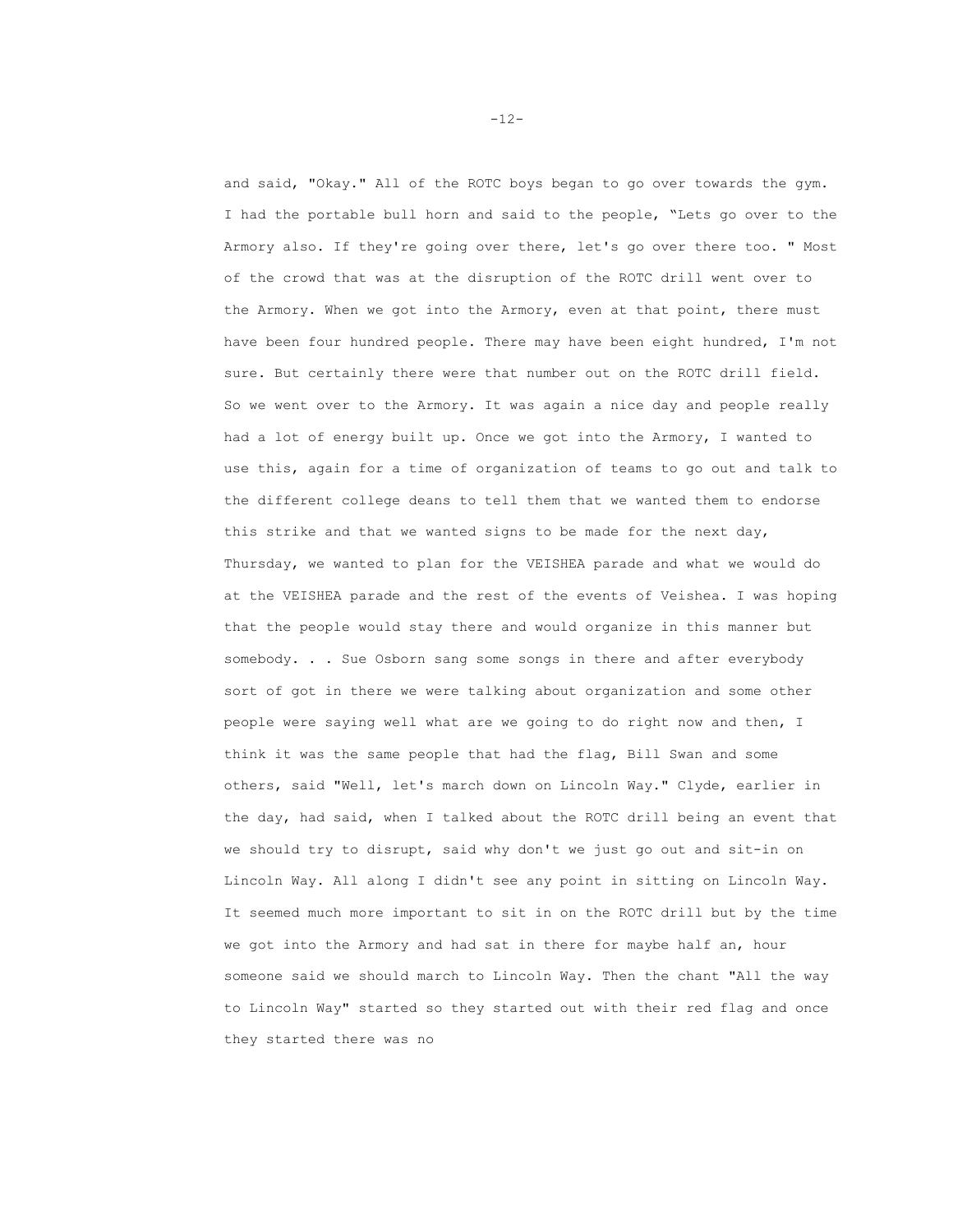stopping. I didn't really try. I didn't care where we went, I just hoped that when ever we got somewhere we wouldn't just disperse. We marched down past the Library on the street and down past the Memorial Union. I'11 always remember Jerry Schnoor and John Stevens, who are members of the GSB and CSA, there in front of the Unionshouting "What are you doing? It's not going to do anything except offend people. What are you even going to dot Most of the people that were marching down there, didn't know what they were going to do?" Clyde really worked on that aspect of what we were going to do and I'd asked him and he said we were going to march over on Lincoln Way and we're going to march over to Beach Avenue and sit down. If we sit down there then the police can't reroute the traffic around us so we will have an effective road block. Somebody said, "Well, you don't have a parade. I think it might have been Jerry Schnoor. They were really totally unable to cope with what was happening so they felt totally ineffectual. At this point, the leadership of a group like that is the person with the bull horn. But I think there are limits to what people would do, but anyway it was a nice day and people were worked up and they wanted to do something. I think that probably by marching down the streets there we prevented some property damage to the Armory or perhaps some other things like that. We marched out on to Lincoln Way and around there and down the highway on both sides. No one was quite sure where we were going. I told everybody we were going to march over to Beach Avenue and sit down. The Jug Band, who had hoped to play earlier at the rally , had brought their truck along and they were driving along. When we finally got over to Beach Avenue everybody sat down. They pulled up and they were going to play. In fact, I guess they did play later. But at beach Avenue there was the

 $-13-$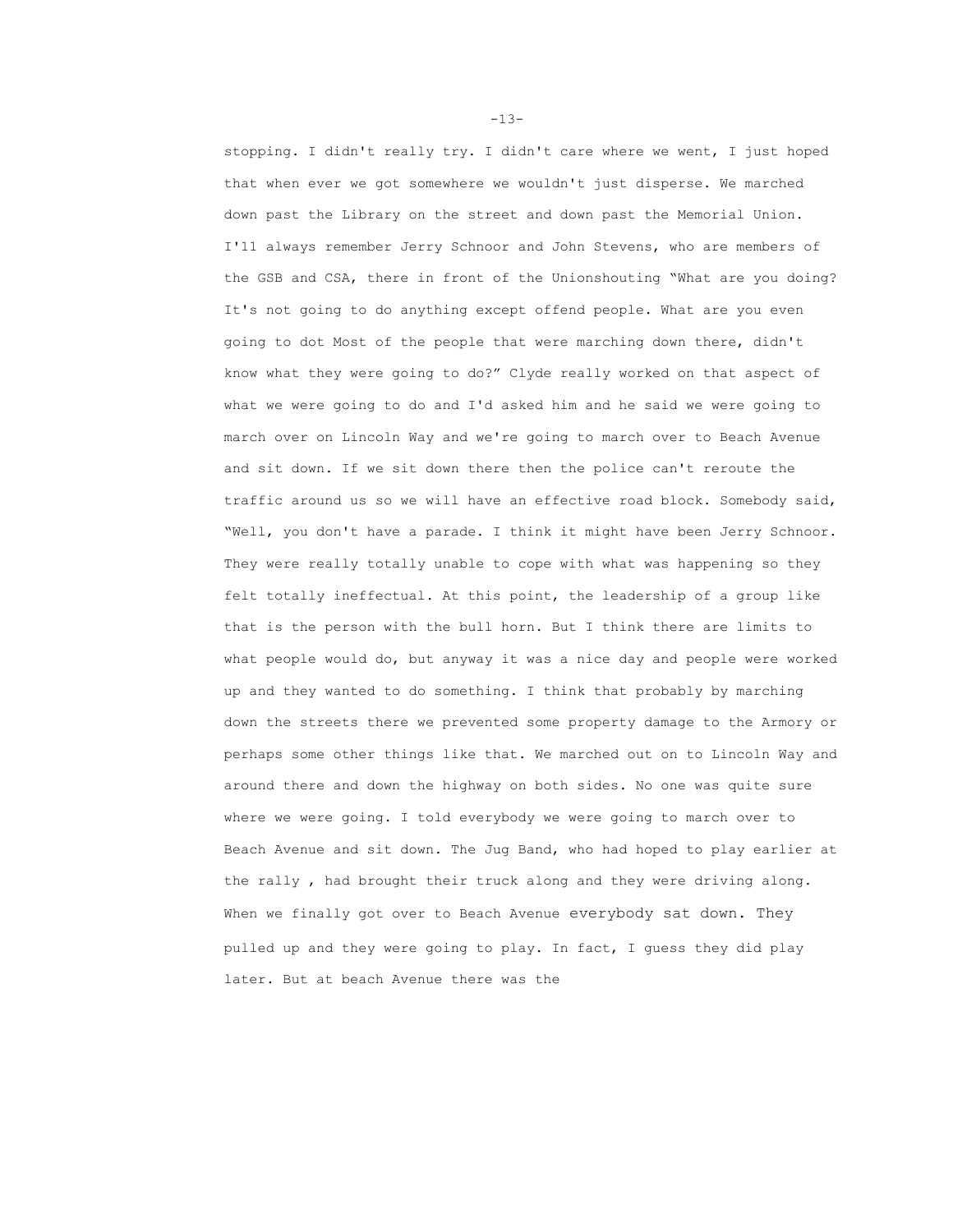one group that had the red flag and had almost already decided that we should march downtown. Well, I couldn't see that at all, not that I didn't want to march downtown, I just couldn't see any purpose in it and it seemed like really a long, long way. There was a lot of discussion there, a really serious debate on what to do and what we would accomplish by walking downtown.

- Interviewer: Just to backtrack a little, do you have any idea what the original rally had in mind, after the speakers? Was it just to hear the speakers and then disband?
	- Trembly: I think the original rally as far as most the people who attended it was to hear the speakers and then disband. Maybe to organize to do something in a traditional way. I think almost everybody who attended the rally including the speakers and including Jerry Parkin and Jerry Schnoor had in mind that this rally should just meet and then disband. I and Clyde had other ideas about what maybe should happen but we weren't talking too openly at that point.
- Interviewer: Okay, so you're back at Lincoln and Beach and everyone is seated and you're trying to decide what to do next.
	- Trembly: Clyde said, "Okay, we'll have a vote." Now that I think back on it that was a little funny but maybe it was really the only thing that we could have done. No one could really see any. . . No, I can't say that because there were some who were already a quarter of the way towards town and they had started and then stopped and were hoping that other people would follow them. But they weren't there to say why and the other people at the other end were wondering why go down town. Why not talk to people on campus like Chalmer Roy and some other people who seemed totally unsympathetic to us and do some things there to get ready for VEISHEA and other things like that. Anyway the people who were going to march downtown were very sure that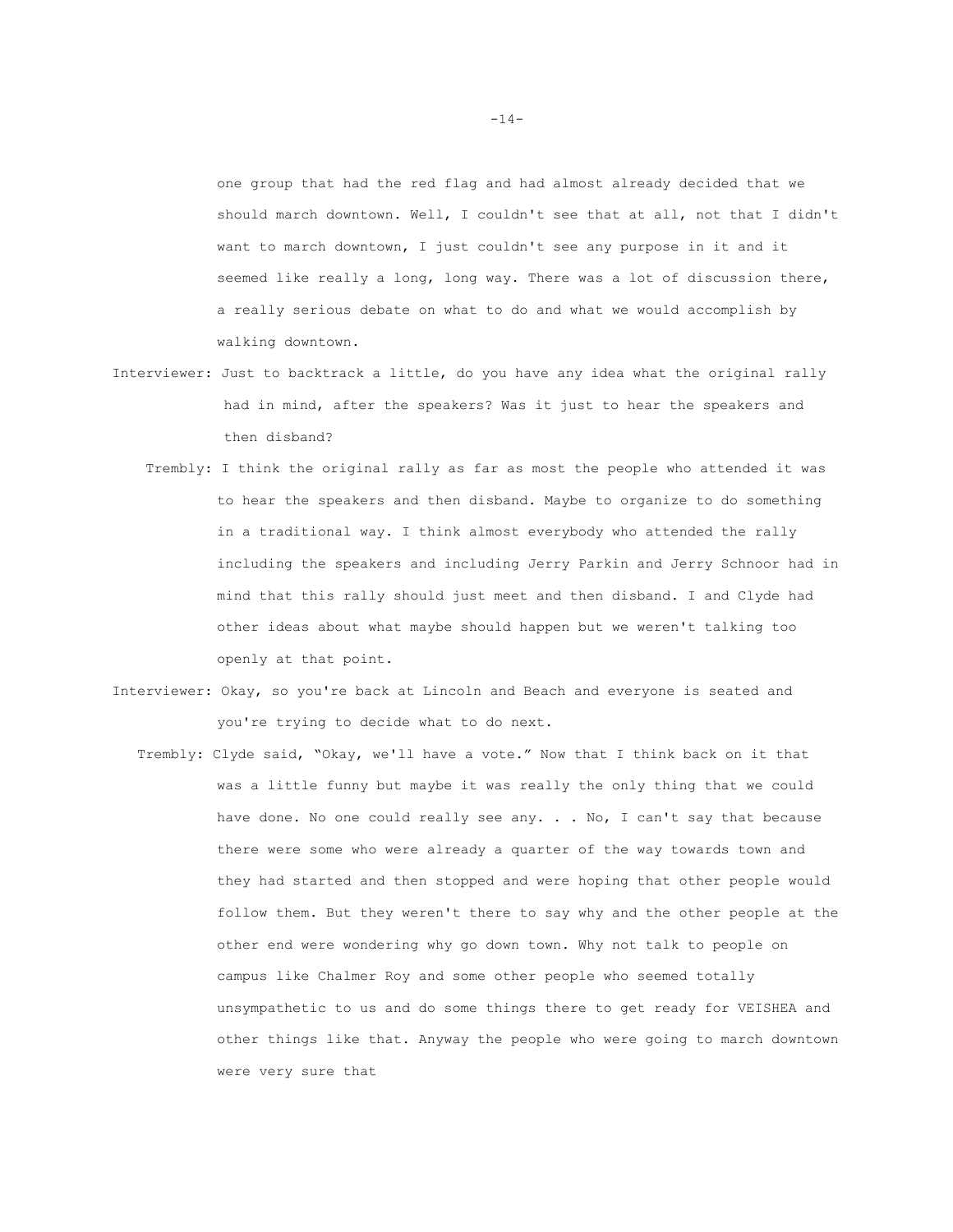they were going to do it so when I saw that they were going to start marching I said Well, as long as they are going to march we really should go along, otherwise the police may do something to them because of their strength and numbers." The other people must have been half way across the flat before most everybody else decided that maybe they should go along also. So I suppose out of the people that were there at the street light probably two-thirds of those people eventually decided to march downtown. We were marching on both sides as I recall and some people had stopped along the way there to get something to drink at the Dairy Queen. The other group was quite a ways ahead of where I was, like maybe three blocks. I didn't have any idea where they were going and so I saw them march all the way down to Lincoln Avenue and Duff and then turn north there and I decided they were going to come back through Main Street. So I told the people who were stragglers to cut off the three blocks and meet them on Main Street. We went up there and I saw Clyde and I had never seen Clyde like that before. He was foaming at the mouth and was really in an emotional state and said something about, "Don't interfere at this point. I've gone down here with the people and this is my part of it. Anyway I wasn't offended or anything, I had just never seen Clyde like that before. I just filed in with the march and then said to the people who had made the short cut there with me to join in. I told the people to walk along beside the streets there and ask other people to join us.

Interviewer: Similar to what happened on Saturday.

 Trembly: Similar to what happened earlier. Several people were doing this and there was some response, some good response. Interviewer: Again, where was this crowd headed for?

Trembly: No one really knew where the crowd was headed for or where they'd stop.

-15-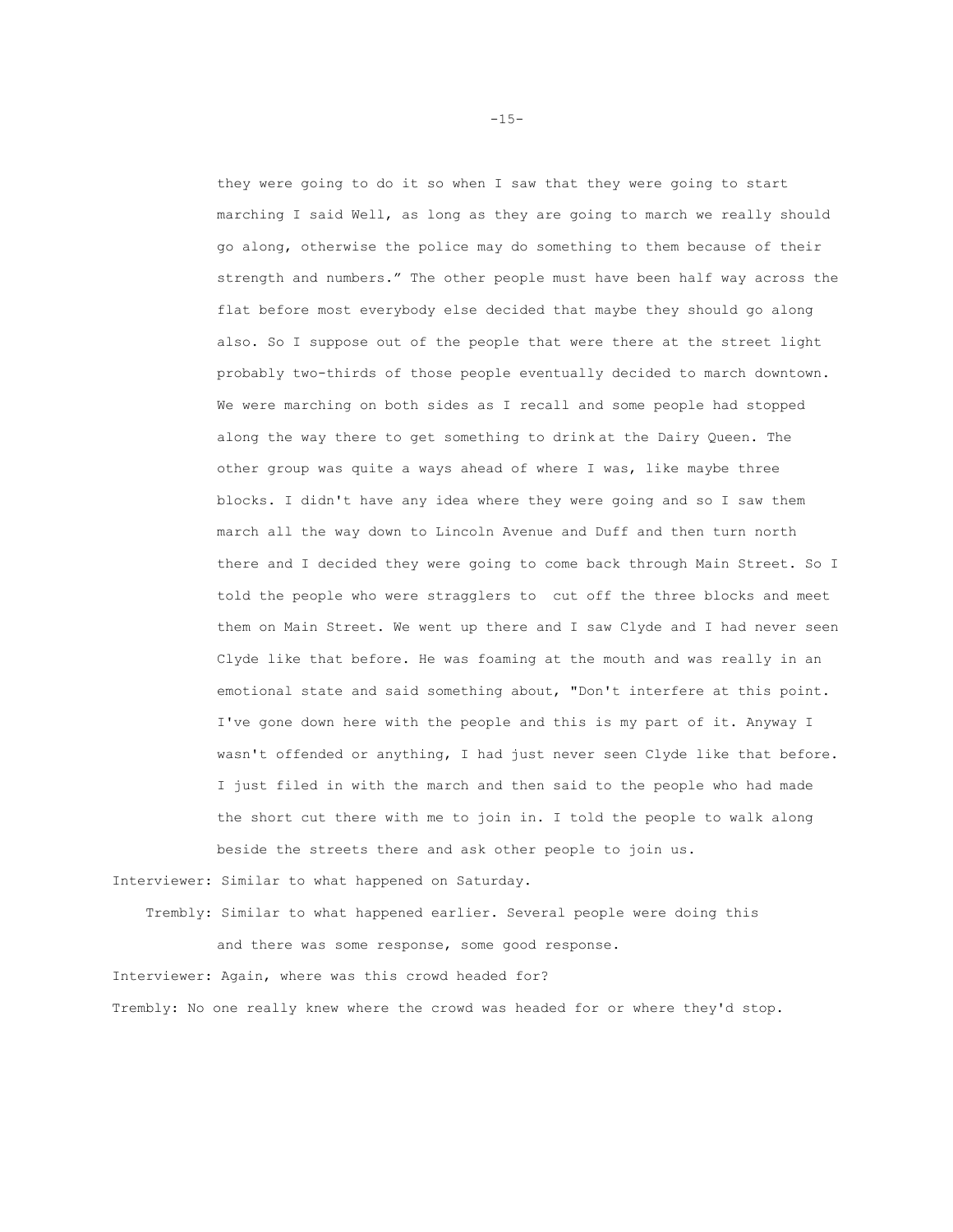It seemed really hard to say. At that point I figured well, obviously we were going over to the aft board. The draft board couldn't have been more conveniently planned if they had tried. It was just perfect in its location for having rallies. Anyway, it seemed at that point to most people that we were going to go over to the draft board. So we went over there. It was a good crowd in that we were all together at that time coming up Main Street--in what we believed. We believed we were doing something positive. We didn't feel other people's hate towards us because we were open and expansive, we were asking other people to join us. We got over to the draft board and we didn't really know what we should do there. The people sat down on the grassy place southeast across the street from the draft board. We had no sound system at that time, we had the portable PA--bullhorns-- and so we had some people talk at that time. I don't remember really who and we had the Jug Band play.

- Interviewer: So it was sort of disorganized, no one knew exactly what was going to happen.
	- Trembly: No, no one knew exactly what was going to happen. It was a spontaneous thing. The Jug Band played and used the bullhorns for amplication. And there was a discussion, "Well once we're here, well, what are we going to do?" The draft board was open and so we said we should sit down, we should block the entrance. Somebody said that there were three or four policemen inside. So somebody looked at the door and sure enough they had their long rak sticks and they had their helmets, and they were maybe even in there with the police chief. So we thought--there weren't any policemen outside, well, only a few--maybe we should sit down outside the door.

Interviewer: What was your object in sitting outside the door?

 Trembly: It would be to block the draft board., to keep people from going in and coming out. I think we did sit down there for a while. Then the people

-16-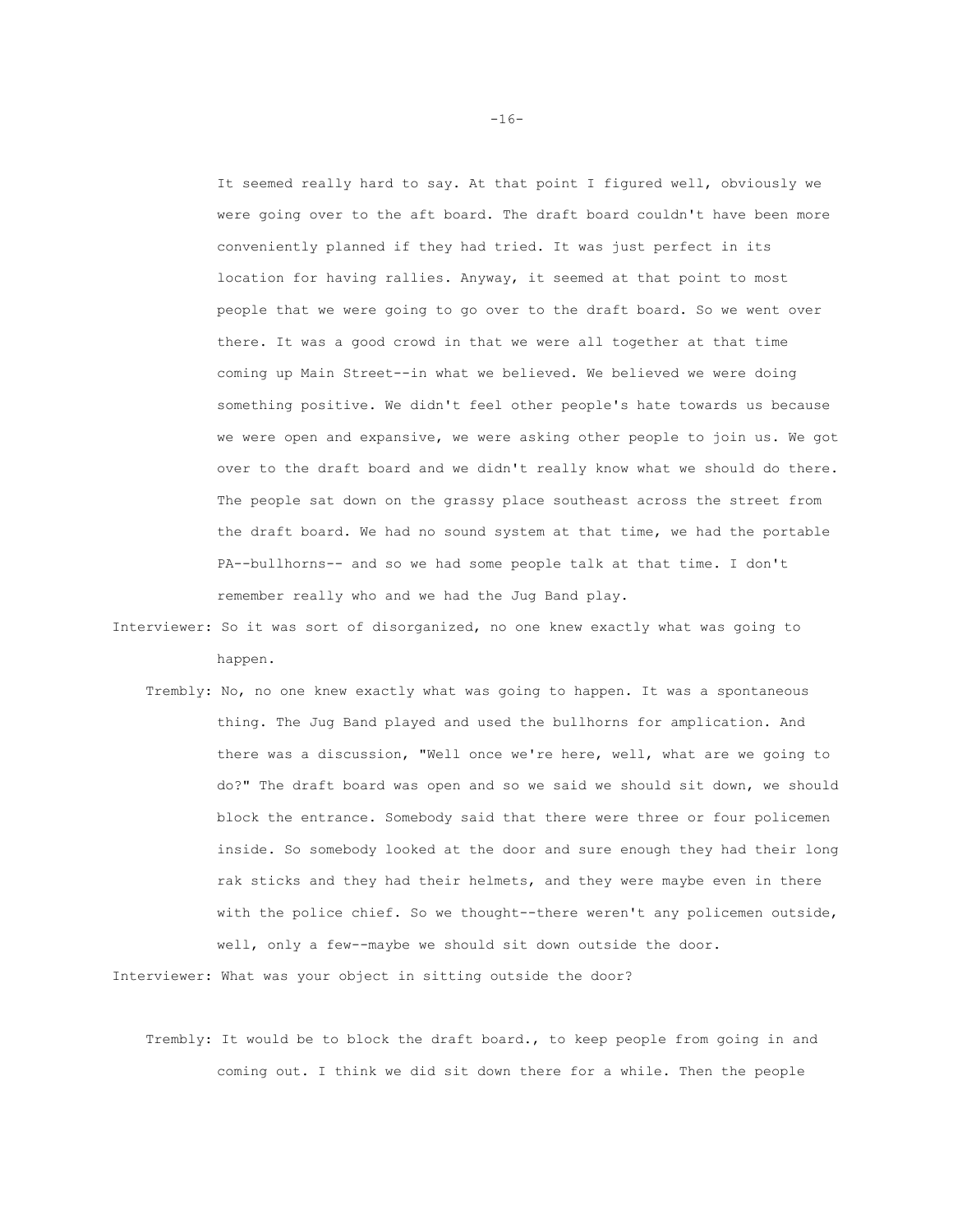inside called the police station and the captain came over and told us that we couldn't block the door there. So we decided it wouldn't be a good thing to block the little of ladies secretaries inside—that wouldn't get us any public opinion, positive--so we should let them all come out. We sat around there in the parking lot. There must have been about thirty, and by that time it must have been about 4:00 or somewhere in there. So we sat around there and the raft hoard ladies came out.

Interviewer: You didn't attempt to stop them?

 Trembly: No, we didn't attempt to stop them. By 5:30 there was only, maybe, fifteen people left, around the draft board. They said something about that they'd decided they wanted to stay overnight. I thought it was a good idea--it looked like a good place to camp and the weather was not bad--so I decided I'd stay there all night, too. We'd taken up a collection for food. We were having some food fixed and also a lady, Mrs. Brown, an old lady was in with us, helping, you know, marching along with us, and said she wanted to help. She had also brought us over some food. Some of the other people had gone home to get their sleeping bags. Anyway, I went home and got some blankets or something and came back. I came back around 11:00 and decided to spend the night there. One other thing on Wednesday night was about 7:30 Mr. Pyle drove in--screeched in.

Interviewer: He owns the building?

 Trembly: He owns the building and he had said, "You people have cost me enough money for one day. Get the hell out of here or I'll have you arrested for trespassing." So we kind of laughed and walked back across the sidewalk onto public property. He stayed there for an hour or something like that, apparently he was working. He had his work with him-- an adding machine. So then he left that night. Somebody had an idea that it would be...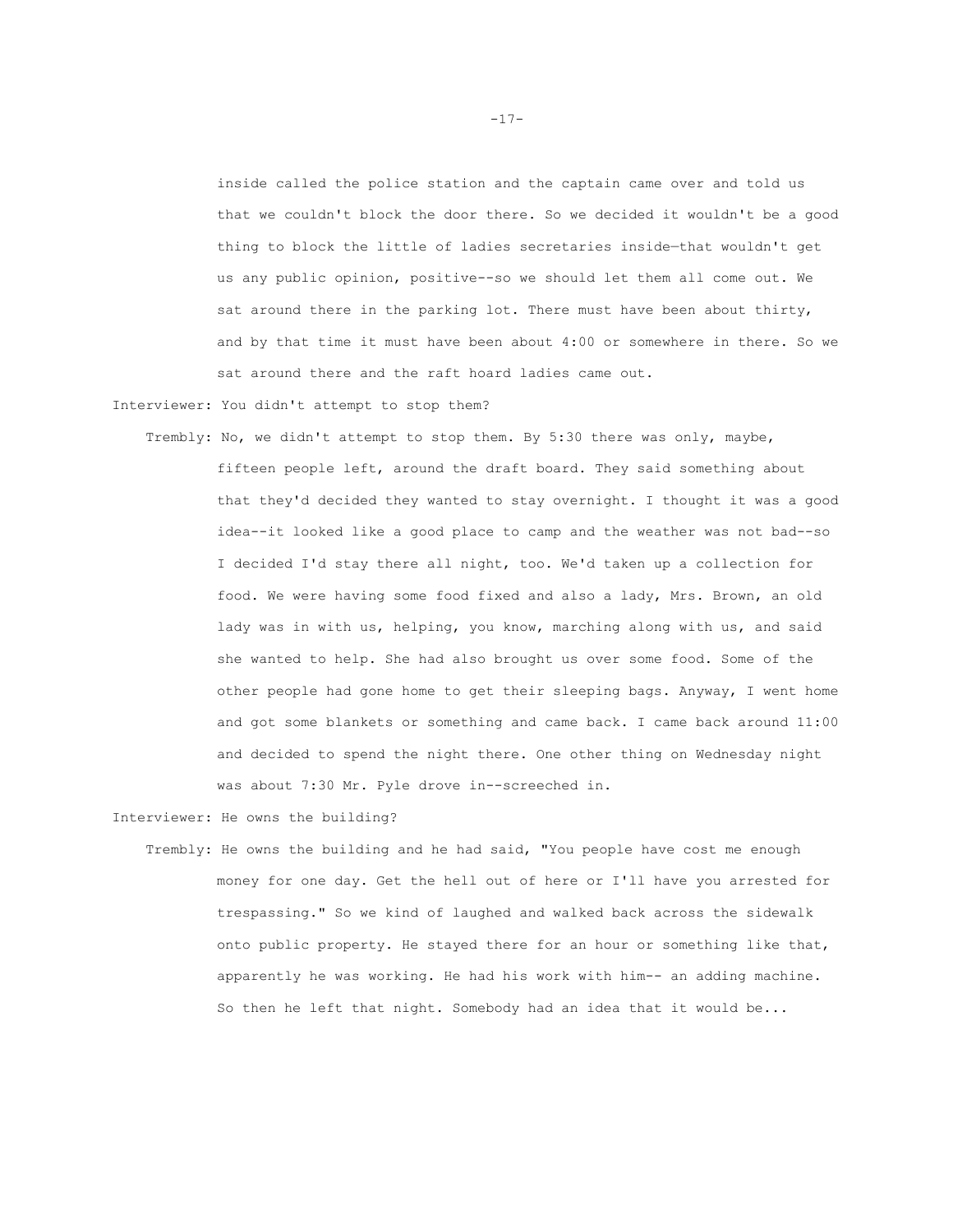Somebody said that they couldn't open the draft hoard if they couldn't open the doors. So somebody said if the locks were sealed they wouldn't be able to open the doors. Some people went and got some epoxy glue and mixed it up and put it in the--I don't what time, some time late--and put it in the lock on the outside of the office building. We thought that that would keep the door shut until enough people could get there in the morning that we could keep the draft board closed.

- Interviewer: Had word gone out that you were going to keep the draft board closed the next day?
	- Trembly: By the time that everybody broke up that evening, like at 5:00, Clyde had told everybody, "Be here at 9:00. The draft hoard opens at 9:00." I don't know where he'd gotten that information, but I wasn't very confident about it opening at nine. I had somebody call around and found out that draft hoard opened at 8:30. There weren't very many people that knew it opened at 8:30 so we thought that there probably wouldn't be very many people there that early in the morning and we should try to keep the office closed some way until more people could get there and then it'd be okay. We spent the night there rather quietly, listening to our radios and there must have been fifteen people at the most, perhaps more like ten stayed overnight. The next morning, bright and early, it must have been 7:30, the first secretary came.

Interviewer: For the draft board or for the accounting office?

 Trembly: She came for the accounting office, but the main door is the same door to both. She came about 7:30 and tried to get in and of course the lock was jammed shut and she couldn't use a key, so she left, swore at the people

-18-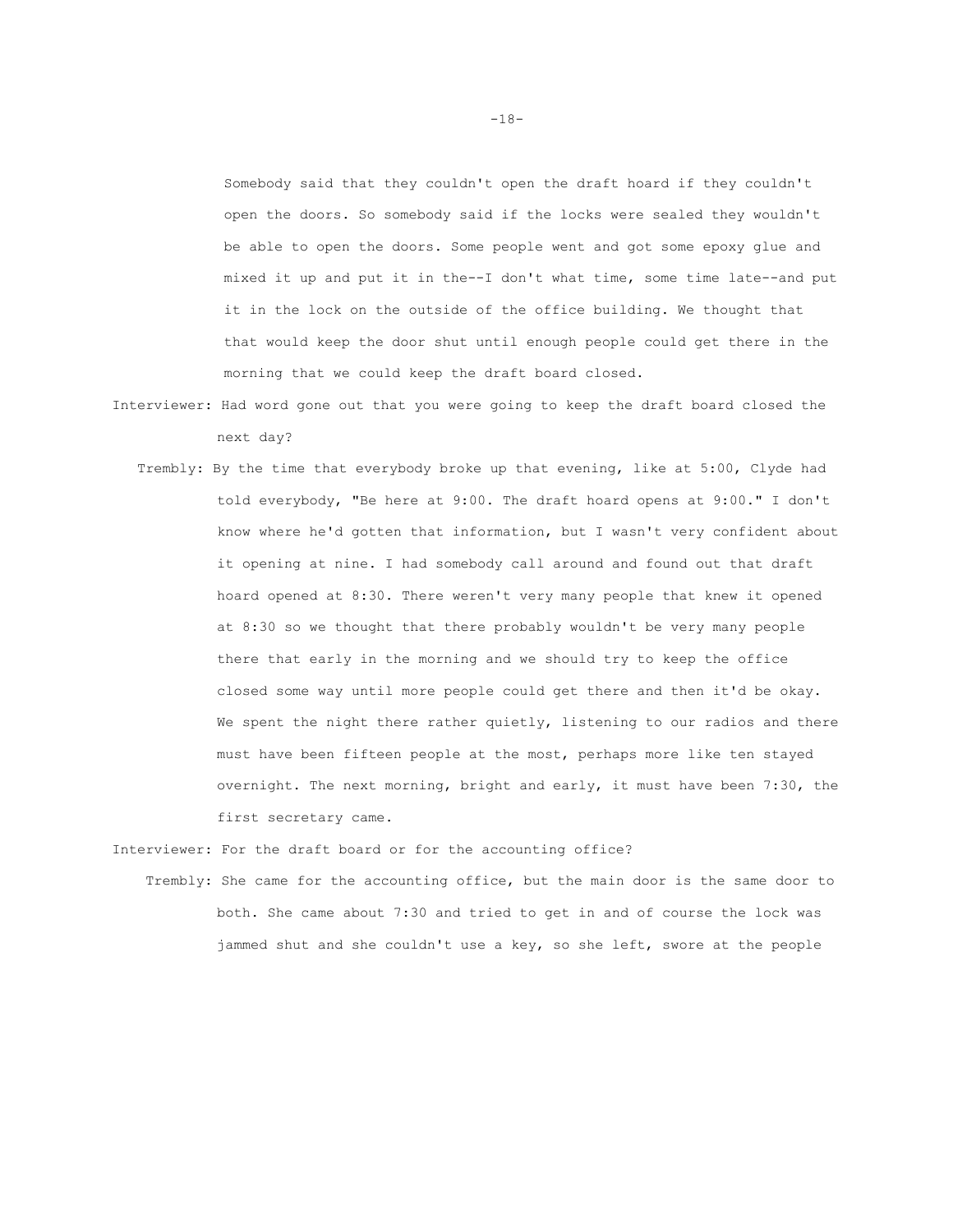that were over there in their sleeping bags, but we didn't go over. Then about quarter 'til eight some of the other secretaries came and Mr. Pyle came, I believe, about that times and found the door locked. He went across the street, I think, to the schoeneman lumber company to use their phone. We didn't know, we thought there was going to be cops and all kinds of hell break lose there pretty quick. There was only very few of us around there, fifteen or twenty at the most, and we hoped the door would stay shut long enough for more people to show up. The police started coming but there weren't more than three or four around. About 8:00 a locksmith showed up. He looked at the lock and took out a drill and drilled the lock so that they can take the lock out and unlock the door. They unlocked the door. We couldn't come over on the property because we thought--well, Mr. Pyle had done some kind of a legal thing and said that the property was not public today and anybody on it would be subject to trespassing, at least until 8:00. We stayed off on the public side until 8:00, and very, very shortly after 8:00 they had the door open. There was still only fifteen of us so when they opened the door they walked in and the locksmith left and we walked in also.

Interviewer: All fifteen?

Trembly: We were about fifteen of us.

Interviewer: I mean everyone that was there walked in?

 Trembly: I guess it wasn't the complete number of use there were still some people outside walking around. Some people had gone to the campus to try to get more help. We walked in and we sat down on the stairs and we were sitting along side the stairs so that people could pass because we recognized the secretaries--the draft board secretaries--and they were the only people in the basement there except the Lions Club and the Lions Club wasn't using their office at that point, that morning. We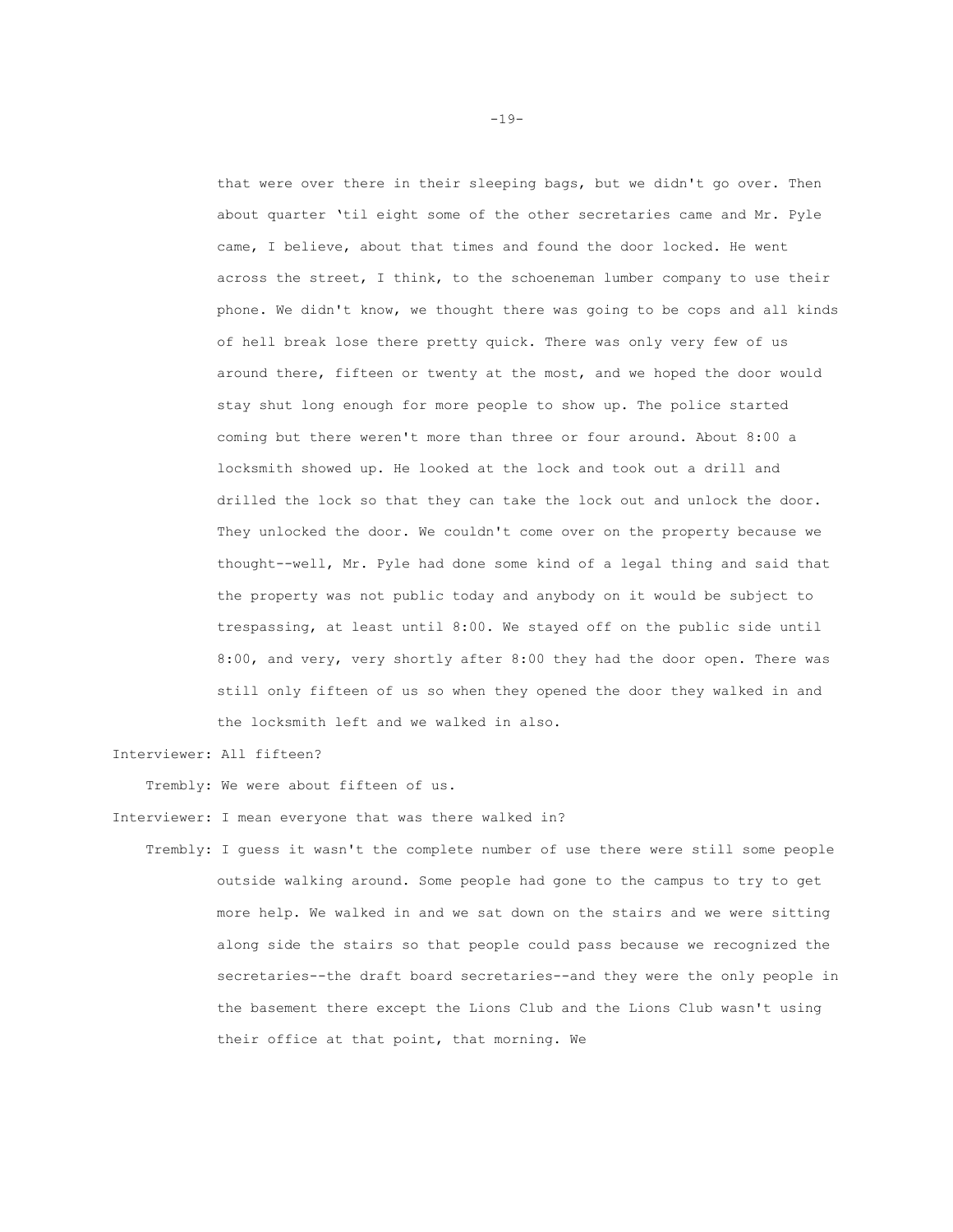made a path there for Mr. Pyle and somebody else to come in and out of the building. The police were around but they weren't doing anything to us--the draft board secretaries weren't there yet. Somebody had gone and mixed up some more glue and that was put in the lock at the draft board office. About a quarter after eight the first secretary from the raft hoard appeared and we all closed in on the stairs and the floor , she came and tried to walk down and we wouldn't let her walk down, so she left. Then about 8:30--the police had told us to disperse and we weren't about to--Mr. Pyle was around and there were some people outside I remember one boy, I don't remember his name right now, he was trying to talk to Mr. Pyle so that we could have a sit-in until 11:00 and then leave and Mr. Pyle had agreed, tentatively he told me, to that and he was hoping that we'd all be peaceful and that we'd go out then at 11:00. Mr. Bishop arrived sometime outside--I don't know because I was sitting in right next to the draft board door in the basement, one of the furthest in on the inside. Mr. Bishop had arrived and had apparently given the order to the police to clear us out. The police came in certainly no more than a quarter 'til nine and started clearing people out.

- Interviewer: Did they announce that you would be under arrest if you didn't leave or anything like that? Do you remember?
	- Trembly: I don't remember that at all I think they asked us to leave, and it just seemed obvious to everybody that we would be. I don't even remember specifically whether they said something like that. We were singing and chanting so we weren't listening to them very well...

Interviewer: Did they attempt to unlock the door to the Draft Board?

 Trembly: They couldn't get at it# they didn't know that it was sealed. Then three police came in and started trying to carry people out.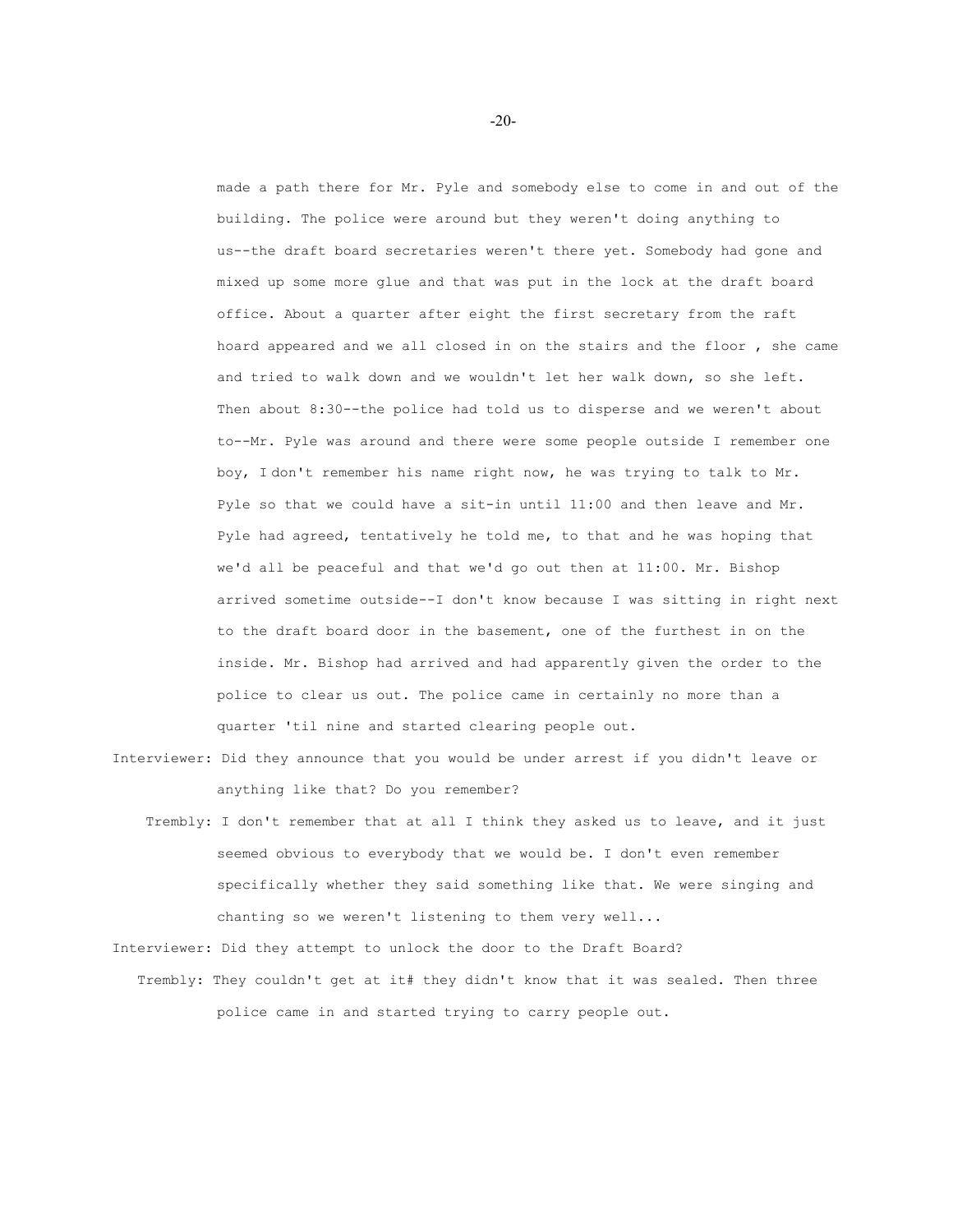Interviewer: Did they have their arms locked together downstairs?

 Trembly: Yeah, everybody had said, "Lock your arms, lock your arms." They came in and they carried one boy out, I think, and a girl and the next boy, the one policeman was using his black jack...

Interviewer:You saw this?

 Trembly: Yeah...to try to break the hold that people were holding on to each other so he was hitting their hands trying to break their hold. He then took Barb Yates because she was a girl and she couldn't hold on as well, as strongly. There was three, as I said, one older fat guy and two younger guys. I don't remember the policemen's names, I did at one time. I think they must have taken out in that way about three or four people. The last person they tried, and they just couldn't get him out because we were all holding on and they also weren't in very good physical condition and by that time they were really exhausted because they had to carry them up the stairs and it would have taken something really tremendous to have pulled us out of there. Everything was quiet outside for a few minutes and in there for a few minutes and then Mr. Bell from the Dean of Students office came in and said that they were thinking about using tear gas on us, would we come out the way we were. We said, "No, we're not coming out." I think by that time there were maybe twelve-thirteen of us left sitting along towards the bottom of the stairs and on the floor. Then I think maybe Art Sandeen came in and anyway Mr. Bell asked anybody with their watches and their glasses and all if they wanted him to take them. He told them they'd get them back, he'd keep them at the Dean of Students office. So some people gave him their glasses. We knew they were getting ready to put some tear gas in so we were all sort of afraid--not very many of us had experienced tear gas before--we didn't know really what to expect. But we weren't going to

-21-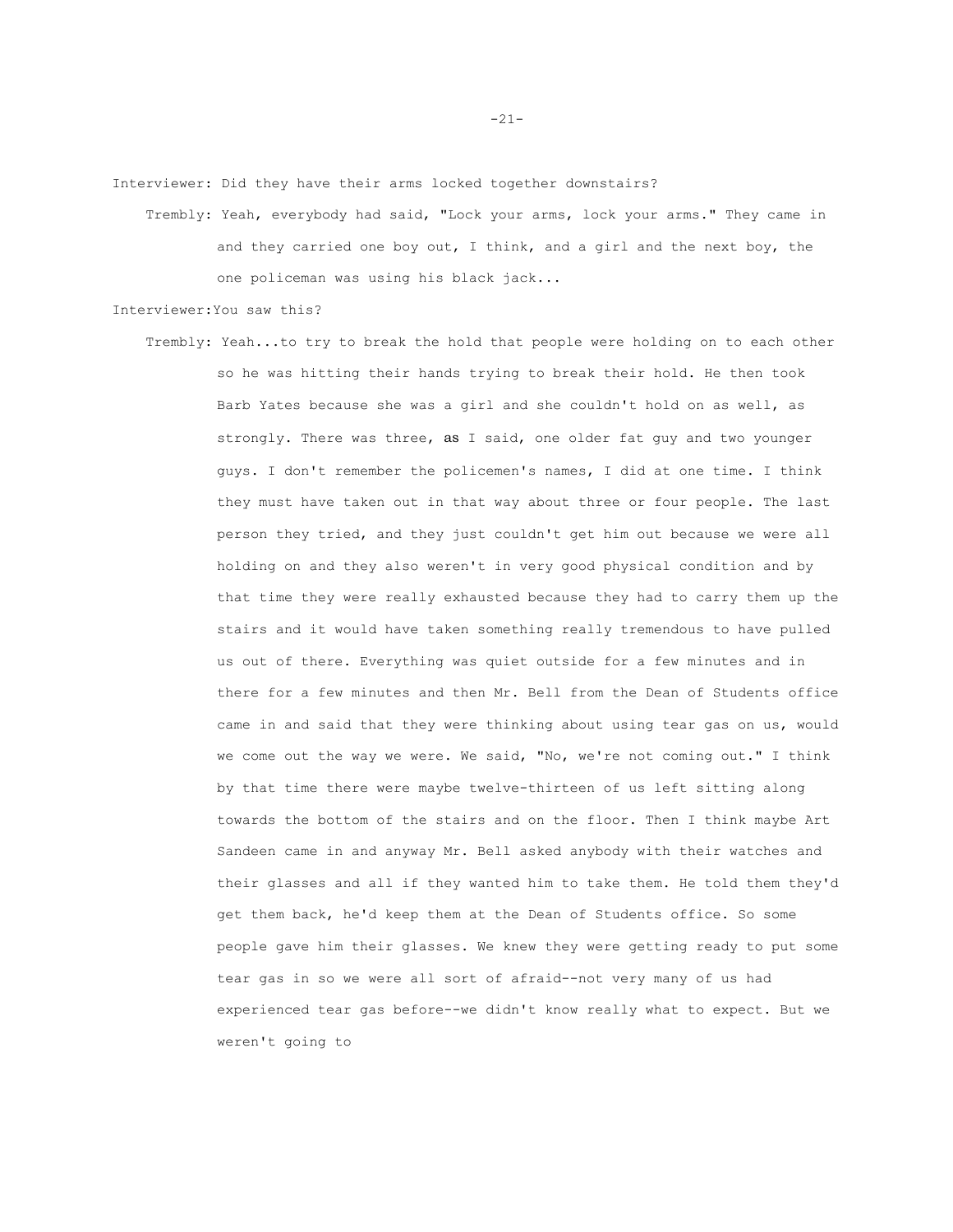unless they carried us out, that was what we felt otherwise. Some of us took off our coats and put them over our heads and faces and it was all very, very still, no one was saying anything. One policeman was in there and he pulled the pin on the grenade and said something about, "It won't go off, it won't go off." Somebody else outside yelled, "Drop it," or "Throw it," or something, so he did just about the time it went off. He was unfamiliar with tear gas grenades and didn't realize that there was a time fuse after you pull the pin. He dropped it in and it went off and it came down and hit somebody on the head--maybe Barb Yates was still in there, I think in fact she was, she hadn't been pulled out, it had been another girl that'd been pulled out. The tear gas came in and the other people went out--I mean everybody except Loras and me really as I recall anyway--went out, started running out before it had been in there very long at all. I didn't know it at the time but Jim Hannah had picked the canister, grenade, up and carried it back outside but there was a lot of tear gas in there. Loras and I were over in the corner the farthest from it all and we were under my coat and we were sitting in there and there was silence, we couldn't hear anything except we could feel the tear gas begin to tingle on our skin and it smelled a little like ?lice?. We were breathing very shallowly and we were under my coat but the tear gas started to seep through, it smelled sort of like gun powder and something else. Loras began to cough a little bit and said, "I can't take it any more." I don't know how long we were in there just sitting, everybody else had already gone and it seemed like a long time. Loras and I were sitting there and he said, "I can't take it anymore," and he started to cough and I said, "okay, we'll go out," 'cause I couldn't see any future in staying in there. I was the closest to the door so I grabbed his arm or something

-22-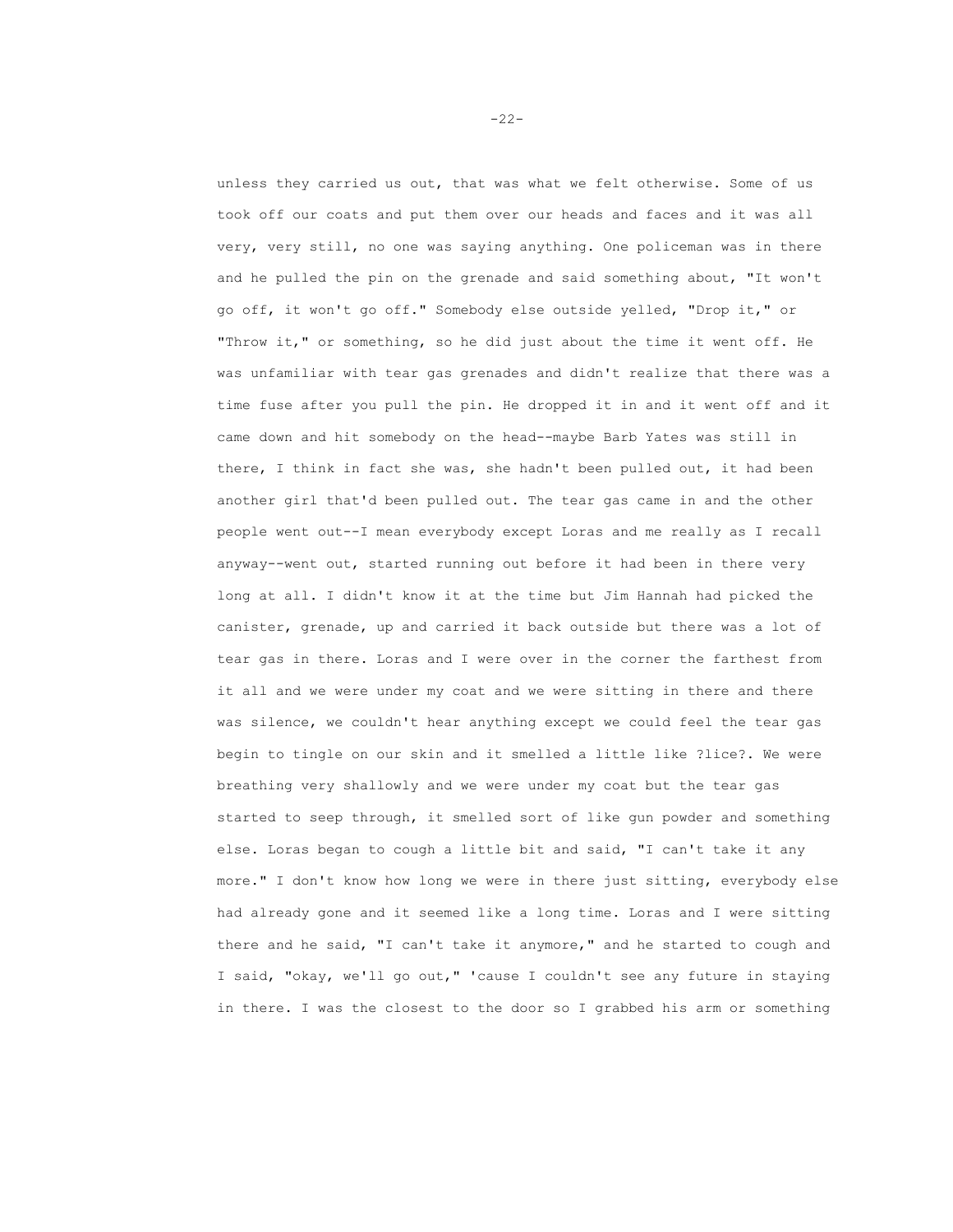and we started up the stairs. I had my eyes closed tight all the time before then and I remember as we started up the stairs just opening my eyes for an instant and everything was just white in there, I couldn't see anything at all with my eyes open, it was just white inside. We pushed the door open and ran outside and fell to the ground outside in the parking lot holding each other--we were facing each other holding each other and we had our arms wrapped around each other and our legs wrapped around each other and we were just holding on so they grabbed us and started to pull our arms apart and they couldn't do that. Our heads were together and I don't know what all we were saying but we were holding on and they were trying to pull us apart. There were two of them that'd gotten out their mace and they were trying to spray us, but since our heads were together they couldn't spray except the back of our head. We had our heads down and our eyes closed so they couldn't spray us and I think they ended up spraying each other more than they did us. Later when we'd gotten in the car I noticed that the policemen were coughing and their eyes were red. They finally got handcuffs on Loras and they tried to put handcuff's on me but they never did. They tried but they couldn't get the handcuffs on me because my arms were around Loras so tightly. Of course, there were a lot of people out there on the parking ramp watching us to see what they were going to do. They didn't ever get me as I recall. They finally pried us apart and they loaded Loras in one car and loaded me in another car in the back seat of the car. They had a real hard time getting me in there 'cause, well, it's just hard to load somebody in the back seat of a car even if they're just limp.

Interviewer: Is that what you were doing, you were just limp--after they tried so hard?

Trembly: I was limp, but I was limp in the sense that I wasn't hitting anybody,

-23-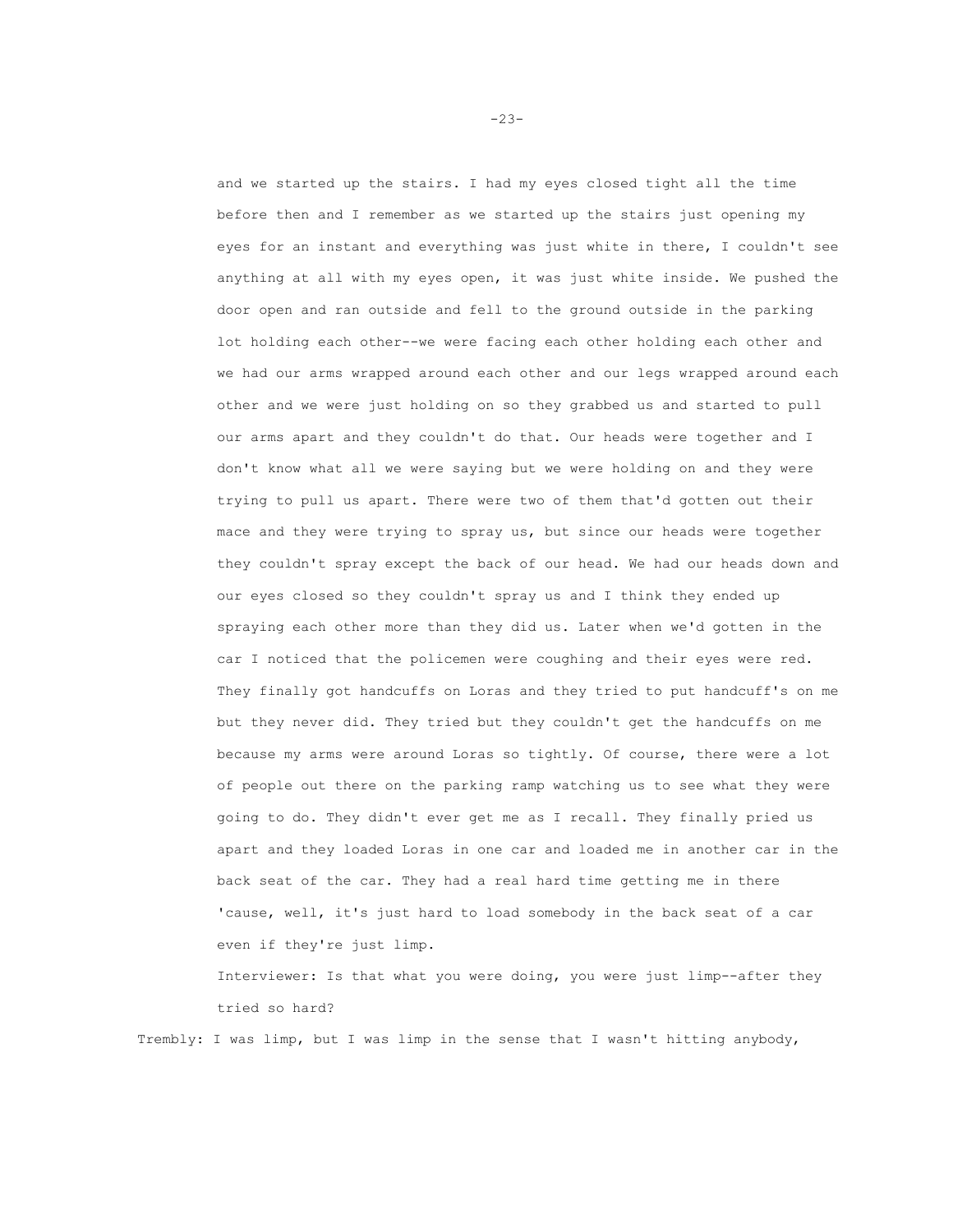but at the same time I was trying to keep them from holding on to me. I was trying to break their grip by moving, so I guess I really wasn't limp, I was moving, but I wasn't ever hitting anybody or anything like kicking. They put me in the back seat, closed the door, and I was in there a second all by myself, no one else in the car. So I decided I didn't want to ride in the back seat so I got in the front seat, I crawled over the seat inside. I also remember when I was outside on the ground holding on to Loras saying, "You work for peace and they'll mace you," or "See what they'll do, they'll mace you," or something like that, I don't know what all else. I feel, as far as other people in the world today, I feel a strong affection for affinity to probably Loras because of what we went through together--the relationship, the feeling that we developed for each other from that. They took us downtown-- me downtown, I don't know where Loras was. They took me out of the police car. I was sitting in the front seat and they said, "Are you going to walk," or something. And I said, "Well, you already told me that I was resisting arrest so you might as well carry me in, too." They opened the door--I was holding onto somebody's brief case that I'd seen in the front seat there. I was outside and on the ground then and so there were about four or five of them picked me up and started up the steps towards the City Hall. I remember grabbing onto the rail there so they had to pry my hands loose off of that. They brought me into the desk and laid me on the floor there. I was laying there on the floor in front of the desk and I didn't have any identification on me but they knew who I was so they booked me. I slid something about, "Am I entitled to a phone call?" and they said, "Yeah," and so I said, "Okay, I'll get up"" I got up and made a phone call to Jackie, my girl, and told her that I was in jail. She'd just gotten up about then, I don't think it must

-24-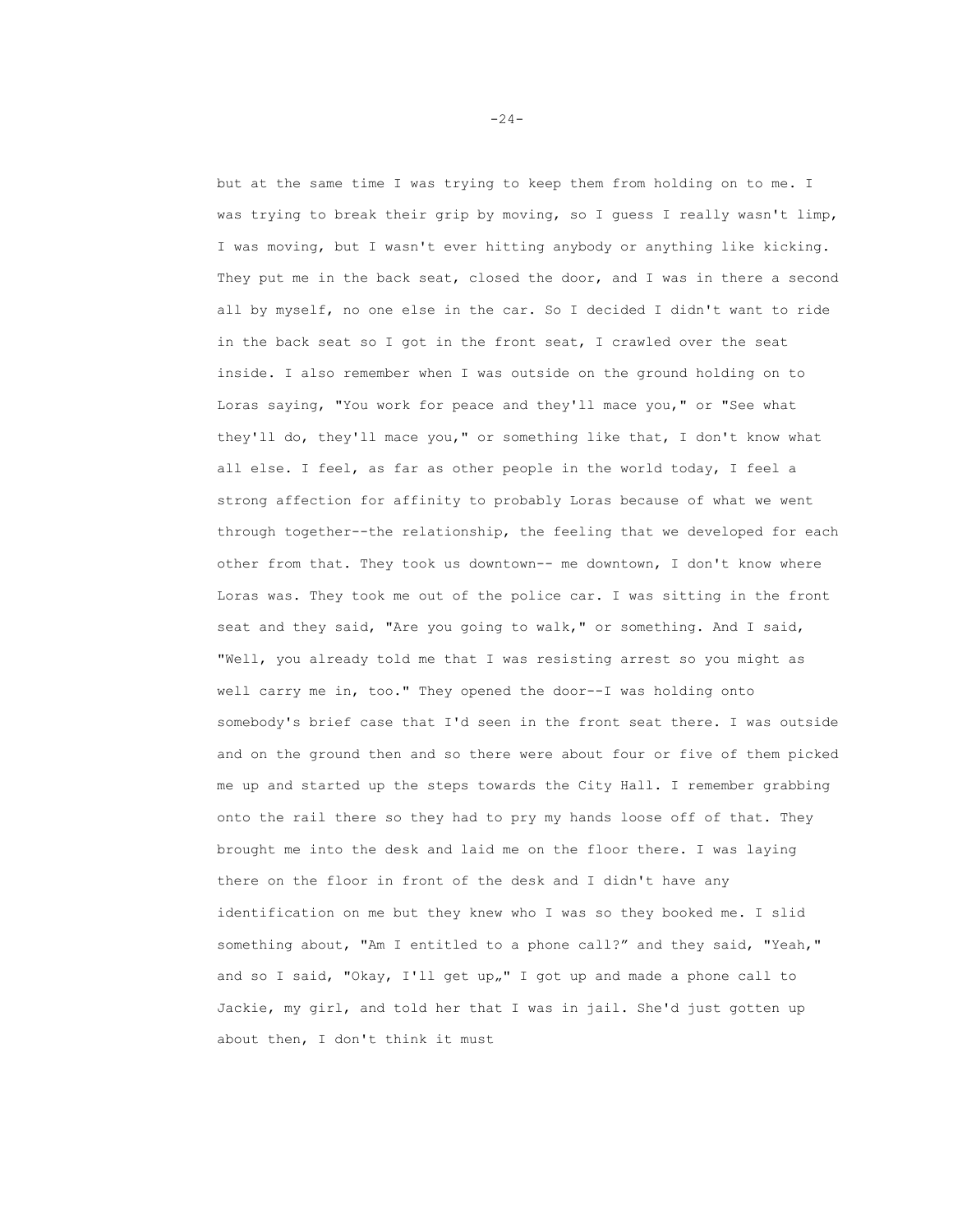have been more than about 9:30 by that time. I told her that I was in jail and that I was okay, So they went and took me down to the jail. By that time there were probably twenty—well, I don't know, I was one of the last ones--probably there were fifteen or twenty other boys there. They all cheered when I walked in, I had my shirt all torn and we were hugging each other. There was a very close spiritual unity among the people there 'cause we'd all come through something none of us had ever experienced before together. We sat around there in the jail and talked. There were three or four more came in after me and when they'd come in we'd all cheer for them and hug them. I was kind of tired so I decided by that time to lay down and try to rest or sleep some. The tear gas was in my clothes and all but I took my shirt off and tried to wash my skin and my eyes and all that in the jail there--we did have water out of a faucet. The window on the south side was open and we could talk outside to people when they'd come around to the window. They told us that they were trying to raise bail for us and we felt good about that. In the time we were in jail there we talked to each other but we realized that there were a lot of people that we'd never really known. We said we should tell each other our names and something about us. We started around and each said his name and what he was doing or why he was there of something of this nature so that we'd gain an awareness of each other. Then they said that they were starting to have people appear before the judge--this must have been about 11:00 maybe.-appear before the judge to set bond. They did that and they went through all of the people there and I was the last one. I knew that they were saving me for a good reason, I was sure of that some way. Interviewer: Did you have any idea of why they were saving you?

Trembly: Because I knew that they were planning to keep me in jail if they could

-25-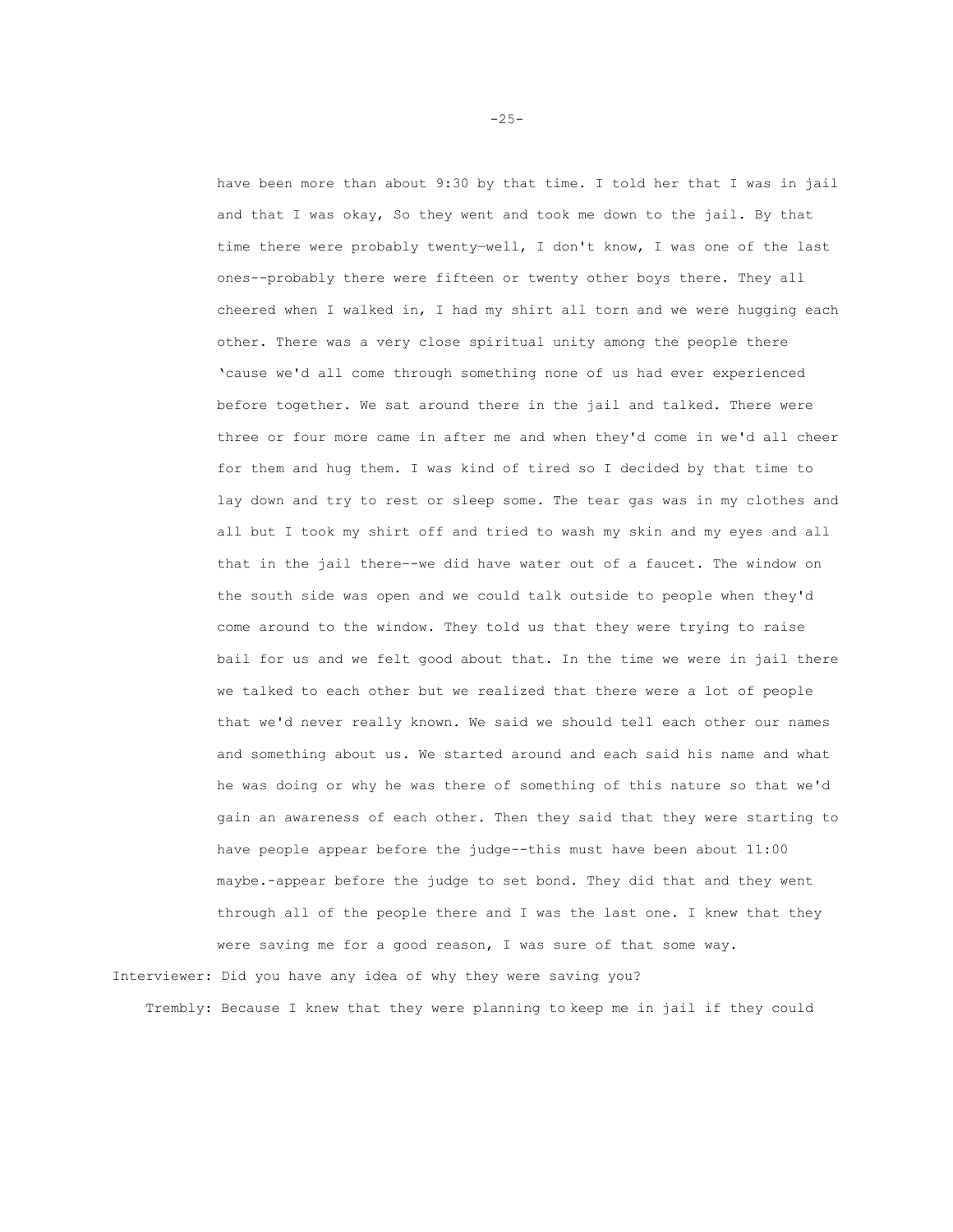some way 'cause they knew that VEISHEA was coming and they didn't want any more trouble and they thought that I was responsible for all this. I came up last, finally. We walked up from the City Hall basement, up through the tire station, up the winding ladder in the fire station up to the back so that we wouldn't go through any of the crowd of kids who were around the police station around the desk and all this, so we went up the back way up to the second floor there, through the judges chambers, and into the courtroom. The courtroom had been cleared and somebody said that they had arrested Sally--I don't know her last name--for contempt of court.

## Interviewer: Bennett.

 Trembly: Yeah, Sally Bennett. I walked in there and the judge asked me my name and I said nothing, so McKennie said, "The court recognizes Mr. Trembly here. "Bishop, not Bishop but Gibbon," the Assistant City Attorney or something like that started off by saying, "This person here is the one that is allegedly responsible for the ROTC disruption and he's the one that's been responsible for several of these incidents as far as a leader. So in light of the upcoming events at VEISHEA, even though we realize that it may be difficult for him to raise the bail, we request that the bail be set at five-thousand dollars." I kind of looked very startled, I hadn't said anything at all. One of the Jones boys was lawyer was for me there, it wasn't Jerry...

## Interviewer: Jim.

 Trembly: Jim Jones. At one point in giving his comments he said, "I object. This is not relevant to setting of bail," and McKennie'd overruled him. McKennie said, "Mr. Trembly is currently on bail for a traffic violation charge," which happened to be a driving with license under suspension charge "so in light of that, in light of the potential trouble for the upcoming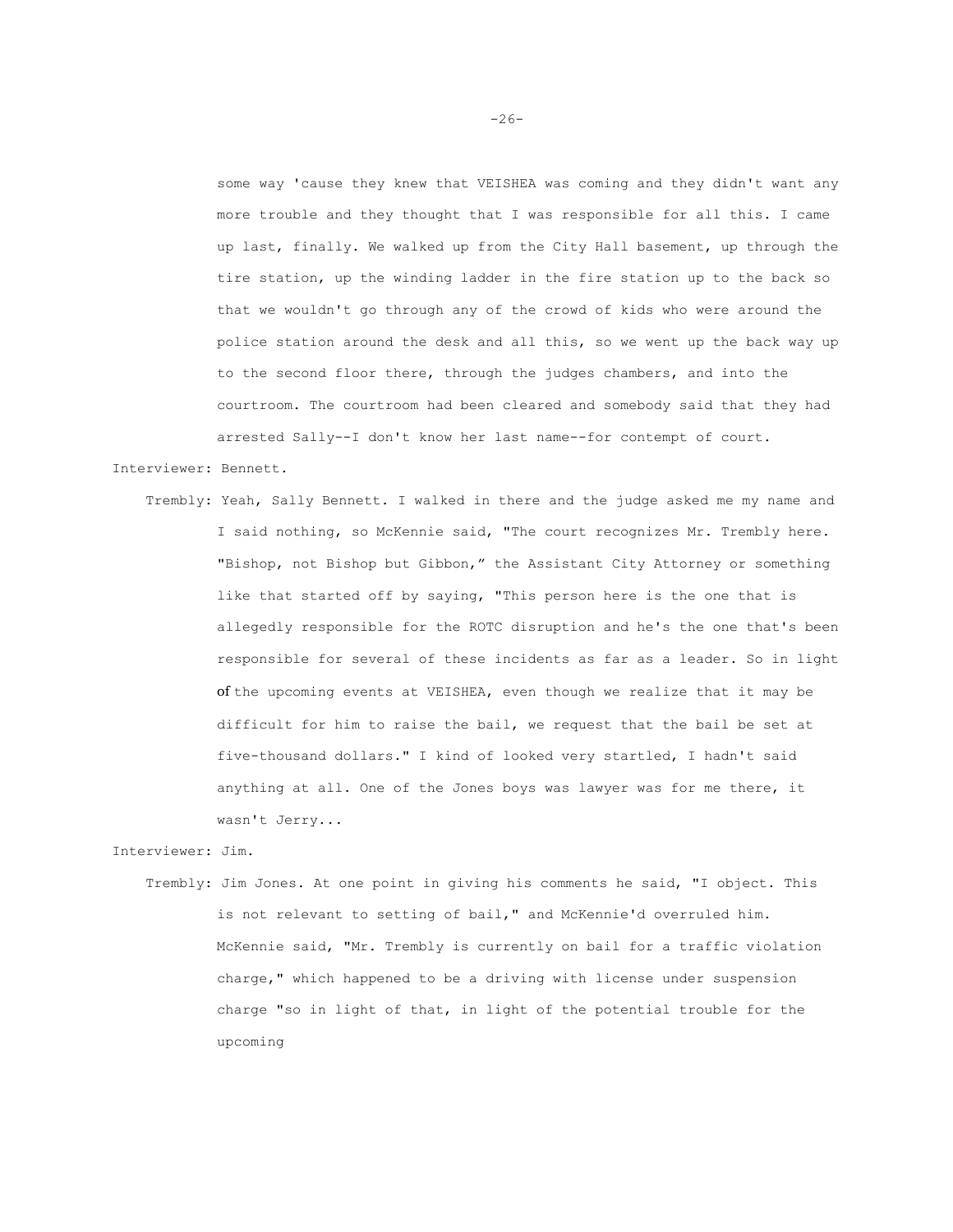events on campus, I'll set his bail on this charge at \$2000." I said, "Keeping me in jail is not going to stop anything," and he looked up and said, "If you don't keep quiet you won't get out of jail at all." Jones was afraid that I was going to say something more so he looked at me and put his finger across his lips. We walked back through the judges chambers and back down and I thought that I'd ask them to give me my glasses, and they'd said on the way up that we'd stop at the desk when ever we went back down and they'd give me my glasses. So when we went back down when we got to the main floor I asked them if they were going to give me my glasses and they said, "Well, no 'cause you're going to be in jail," so they took me back down again because none of them thought that I would have my bail raised--I'd be in because I couldn't raise bail.

Interviewer: Do you know why he dropped it from \$5000 to \$2000?

 Trembly: Because there was just no way that they could justify \$5000 bond for a resisting arrest charge of this nature, there was just no way they could justify it. But they did hope that by setting it at \$2000 they'd keep me in jail and out of participation in VEISHEA events. The policeman took me back down to the jail there and I was the only one in there at that time and I thought that I'd probably stay there. I didn't figure that my bail would be raised either. Somebody at the window, at the bars of the window had said, "We've got your bail raise, we'll get you out." I was real happy to hear that 'cause I didn't believe that would be possible. I understood later that Jerry Schnoor had when they said, "\$2000" had just unrolled \$2000 off of his roll of bills and given it to them and they were really surprised. I got out, I was the last one out and it must have been around 1:30 and somebody brought me back to central campus and Jackie was there by that time, down at City Hall. I was really, really happy to be out and everybody was excited and happy that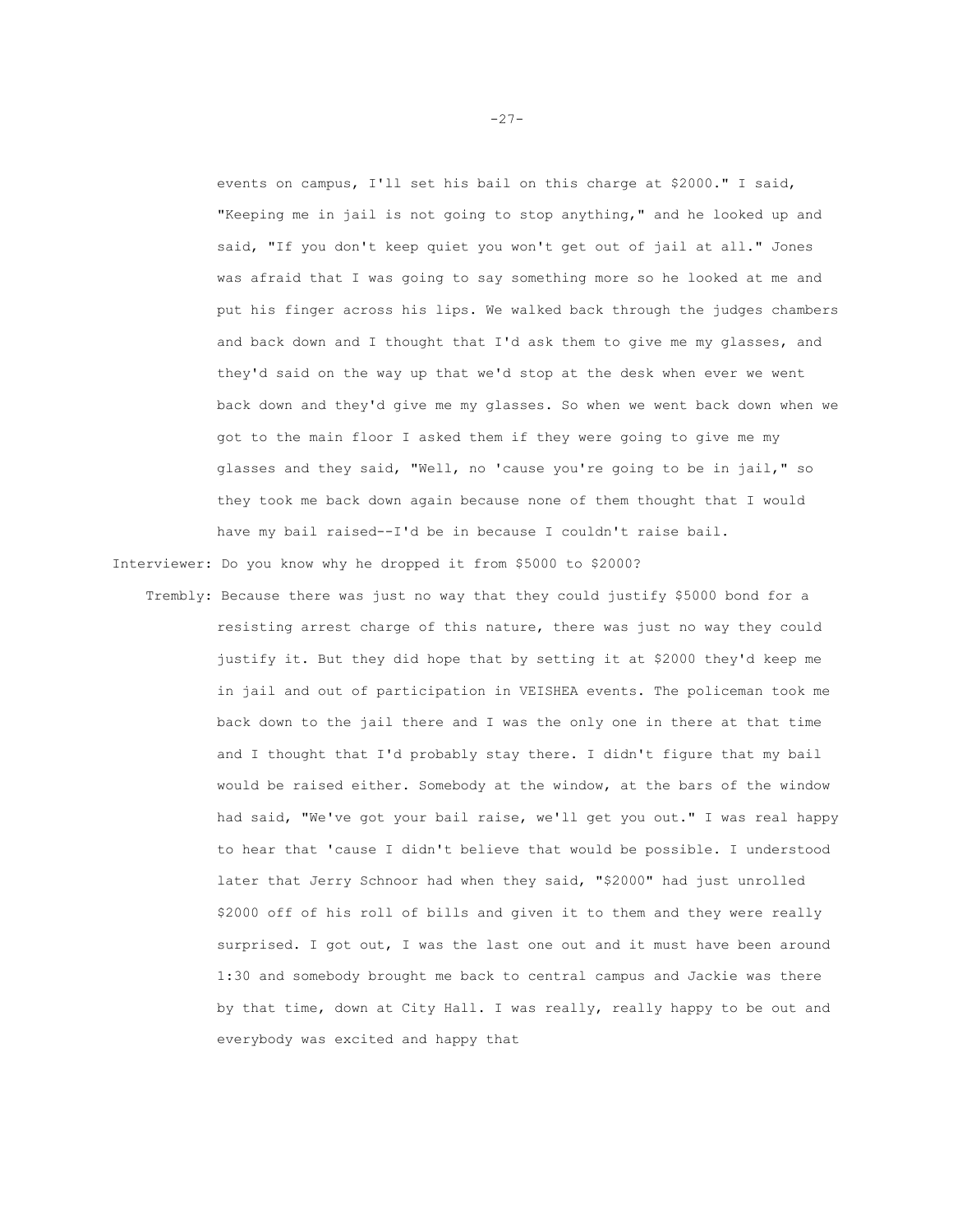we were all out on bail. I went home from there--somebody took me on home--and washed a little more of the tear gas off and put on my ragged shirt that I went through the morning with and went out to campus. They were still having a rally out here on the steps of Curtiss Hall. It was one of the most spontaneously happy rallies that I've ever been in and at the microphone I told people that I really, really, really thought that they were beautiful people, that they had raised the bail for us, that we were all out--at that time the only one in was Sally Bennett, and we were sad but we had absolutely no understanding of how we could get her out. Sue Osborn sang some and we all joined in a circle and everyone was holding hands, we were hugging each other. I think even there was some food there and it was really a beautiful time, everyone felt really close and like we'd done something positive and we had made our point and we were all here--we'd lived through it! It was really a beautiful time. I remember telling the kids at the rally there that we'd won, we had accomplished at least one of our goals in the new war we had against war, that the raft board hadn't opened today, that no one was drafted today, and that no one was going to be drafted tomorrow either--that was going to be on Friday--and everybody thought that was really, really fine.

Interviewer: Why do you say no one would be drafted on Friday?

 Trembly: Because we intended to keep the raft board closed on Friday. Interviewer: The same way as you did on Thursday?

Trembly: We weren't sure, we intended to keep it closed but we didn't really know how. I didn't really know how, I guess did there. We went home, Jackie went home with me. Throughout the evening and night and all we were uncertain as to how to keep the draft board from opening on Friday. We had about twenty people there the next morning who'd slept there all